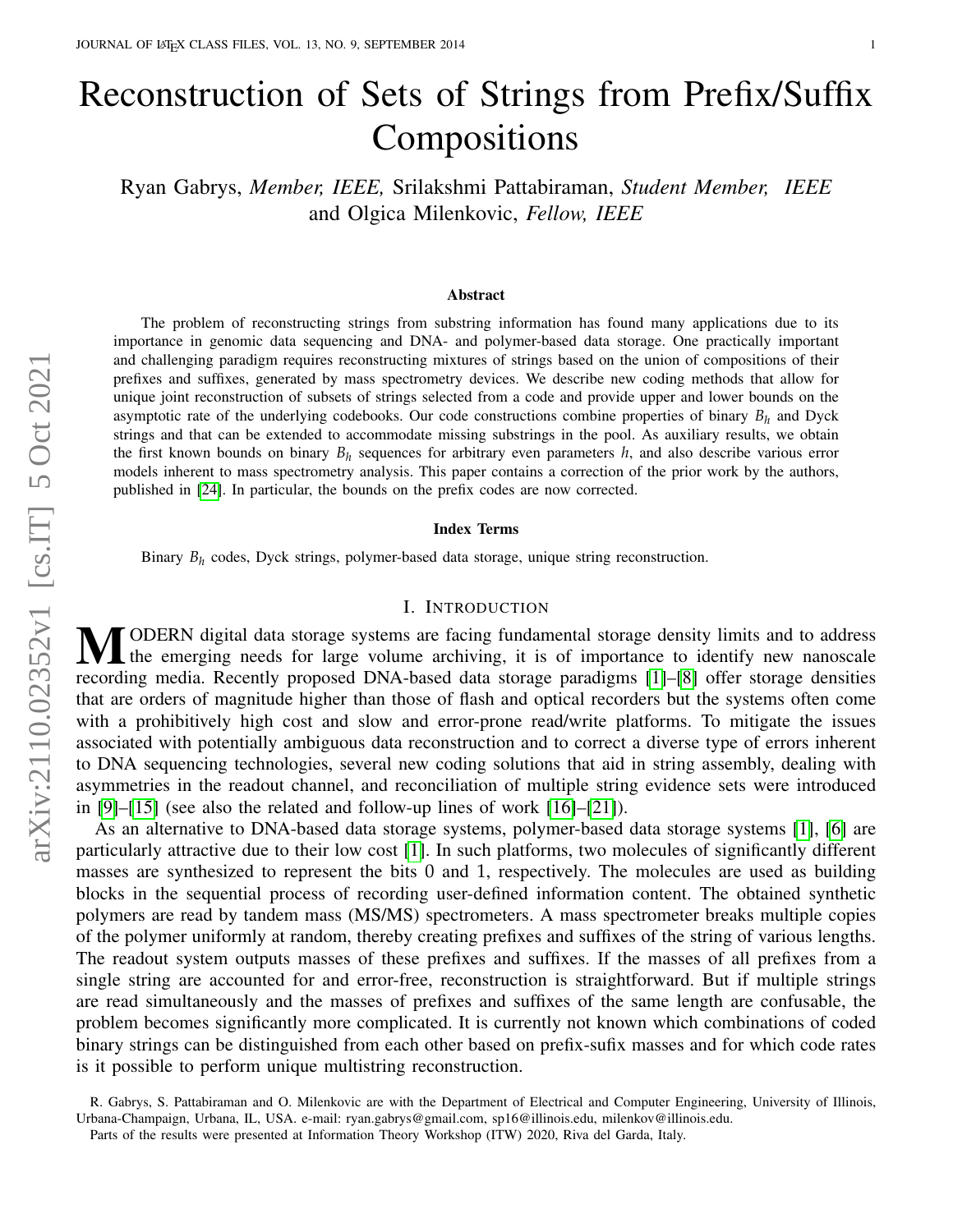In a related research direction, the problem of reconstructing a string from an abstraction of its MS/MS output was considered in [\[22\]](#page-23-2), under the name *string reconstruction from its substring composition multiset*. The *composition* of a binary string is the number of 0s and the number of 1s in the string. For example, the composition of 001 equals  $0^21^1$ , indicating that 001 contains two 0s and one 1, without revealing the order of the bits. The substring composition multiset  $C(s)$  of a string **s** is the multiset of compositions of all possible substrings of the string **s**. As an illustration, the set of all substrings of 001 equals  $\{0, 0, 1, 00, 01, 001\}$ , and the substring composition multiset of 001 equals  $\{0^1, 0^1, 1^1, 0^2, 0^1, 1^1, 0^2, 1^1\}$ . Two modeling assumptions are used for the purpose of rigorous mathematical analysis of this problem [\[22\]](#page-23-2) and in subsequent works [\[23\]](#page-23-3)–[\[25\]](#page-23-4): a) Using MS/MS measurements, one can uniquely infer the composition of a polymer substring from its mass; and b) When a polymer is broken down for mass spectrometry analysis, the masses of all its substrings are observed with identical frequencies.

Under the above modeling assumptions, the authors of [\[22\]](#page-23-2) established that strings are uniquely reconstructable up to reversal provided that the length of the strings *n* is one less than a prime or one less than twice a prime, or whenever  $n \le 7$ . The work [\[23\]](#page-23-3)–[\[25\]](#page-23-4) demonstrated that at most logarithmic code redundancy can ensure unique reconstruction of single strings drawn from codebooks based on Bertrand-Catalan strings or Reed-Solomon-like constructions.

However, the assumption that MS/MS output measurements include masses of all substrings is often not true in practice, as breaking the string in one rather than two locations is easier to perform. In the former case, one is presented with masses of the prefixes and suffixes. Thus, for the string 001, one would observe the multiset  $\{0^1, 0^1, 1^1, 0^2, 0^1, 1^1, 0^2, 1^1\}$ . Furthermore, in practice the content of multiple strings are often read simultaneously, which complicates the matter even further as it is not known a priori which prefixes and suffixes are associated with a given string.

The problem addressed in this work may be formally stated as follows. We seek the size of the largest code  $C(h)$  of binary strings of a fixed length *n* with a property we refer to as *h-unique reconstructability*. For any subcollection  $\mathbf{s}_1, \mathbf{s}_2, \ldots, \mathbf{s}_{\bar{h}}$  of  $\bar{h} \leq h$  strings from  $C(h)$ , one is presented with the union  $\mathcal{M}(\mathbf{s}_1)$  $M(s_2) \cup \cdots \cup M(s_{\bar{h}})$  of the prefix-suffix composition multisets,  $M(s_i)$ ,  $i = 1, \ldots, \bar{h}$ , of the individual strings  $\mathbf{s}_i$ ,  $i = 1, ..., h$ . The prefix-suffix composition multiset  $\mathcal{M}(\mathbf{s})$  of a string **s** captures the weights of prefixes and suffixes of the string **s** of all lengths. Unique reconstruction refers to the property of being able to distinguish all possible h'-unions and nonambiguously determine the identity of the strings in the collection. Our main result provides a construction for  $C(h)$  that asymptotically approaches  $1/h$ , under certain mild parameter constraints. The proofs of our results rely on the use of Dyck and binary *B<sup>h</sup>* strings. For the latter, only constructions and bounds pertaining to  $h = 2$  and  $h = n$  have been known in the literature [\[26\]](#page-23-5)–[\[28\]](#page-23-6), while we provide new results for arbitrary even values of *h*. We also introduce a simple scheme for combating missing prefix-suffix errors in the pool and motivate the study of a number of new error-control coding problems associated with mixture reconstructions.

The paper is organized as follows. Section [II](#page-1-0) introduces the problem, as well as the relevant terminology and notation. Section [III](#page-3-0) describes the code constructions and the corresponding lower-bound analysis for the code rate. Upper bounds are presented in Section [IV.](#page-10-0) Error-control coding schemes are described in Section [V,](#page-12-0) along with open problems.

# II. PROBLEM STATEMENT AND PRELIMINARIES

<span id="page-1-0"></span>We start by introducing the relevant notation. Let  $\mathbf{s} = s_1 \dots s_n \in \{0, 1\}^n$  be a binary string of length *n* and let  $\mathcal{M}(s)$  denote the composition multiset of all prefixes and suffixes of **s**. For example, if  $s = 01101$ , then )

$$
\mathcal{M}(\mathbf{s}) = \left\{0, 01, 01^2, 0^21^2, 0^21^3, 1, 01, 01^2, 01^3, 0^21^3\right\}.
$$

We denote the set of prefix and suffix compositions of **s** as  $\mathcal{M}_p(\mathbf{s})$  and  $\mathcal{M}_s(\mathbf{s})$ , respectively. For the above string,  $M_p(\mathbf{s}) = \{0, 01, 01^2, 0^21^2, 0^21^3\}$  and  $M_s(\mathbf{s}) = \{1, 01, 01^2, 01^3, 0^21^3\}$ .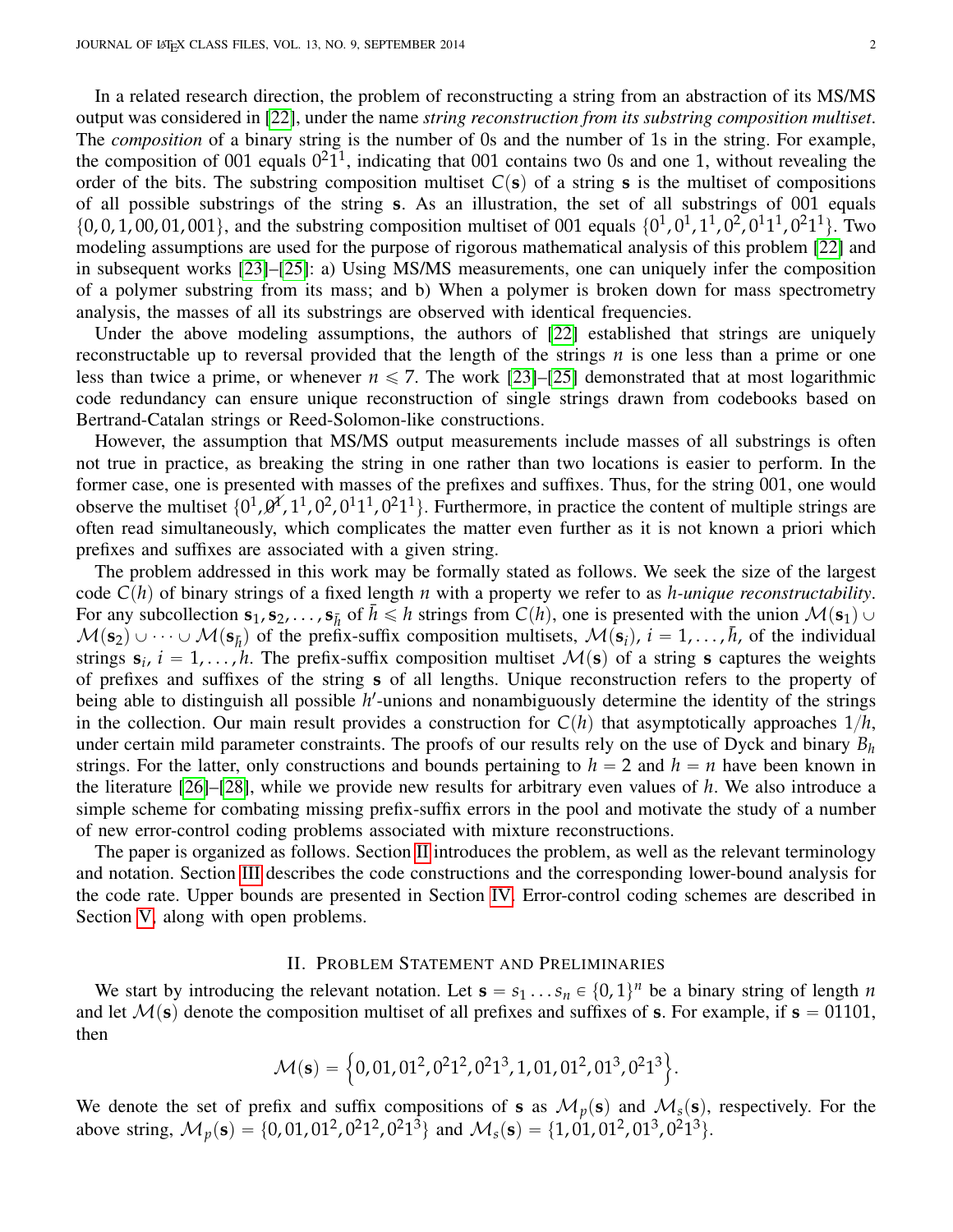We seek to design a binary codebook  $C(n, h) \subseteq \{0, 1\}^n$  so that for any collection of distinct strings  $\mathbf{s}_1, \mathbf{s}_2, \dots, \mathbf{s}_{\bar{h}} \in C(n, h)$  with  $\bar{h} \leq h$ , the multiset

<span id="page-2-1"></span><span id="page-2-0"></span>
$$
\mathcal{M}(\mathbf{s}_1) \cup \mathcal{M}(\mathbf{s}_2) \cup \cdots \cup \mathcal{M}(\mathbf{s}_{\bar{h}})
$$
\n(1)

uniquely determines the individual strings in the collection. We refer to a code that satisfies [\(1\)](#page-2-0) as an *h*-multicomposition code, or an *h*-MC code. For simplicity, we often use  $\mathcal{M}(S)$  to describe the multicomposition set for  $S = \{s_1, s_2, \ldots, s_h\}$ . We also say that  $C_p(n, h) \subseteq \{0, 1\}^n$  is an *h*-prefix code if for any two distinct sets of size  $\leq h$ , say  $S_1, S_2 \subseteq C_p$ ,  $\mathcal{M}_p(S_1) \neq \mathcal{M}_p(S_2)$ .

The next claim establishes a useful connection between our problem and the related problem of determining binary strings based on their real-valued sum.

**Claim 1.** Given  $M_p(s_1) \cup M_p(s_2) \cup \cdots \cup M_p(s_h)$ , one can determine the real-valued sum  $s_1 + s_2 + \cdots +$ **s***h* .

*Proof:* We prove the result for  $h = 2$  as the generalization is straightforward. Suppose that  $\mathbf{s}_1, \mathbf{s}_2 \in$  $\{0, 1\}^n$ . Then, given  $\mathcal{M}_p(\mathbf{s}_1) \cup \mathcal{M}_p(\mathbf{s}_2)$ , let  $n_i$  denote the total number of ones in the two compositions of prefixes of length *i* in the multiset (i.e., sum of their weights). It is straightforward to see that  $s_1 + s_2 =$  $t_1 t_2 \dots t_n$ , where  $t_i = n_i - n_{i-1}$ , with  $n_0 = 0$ . П

<span id="page-2-2"></span>**Example 2.** As an illustrative example, consider the strings  $s_1 = 110100$  and  $s_2 = 101010$ , for which we have  $s_1 + s_2 = 211110$ . Clearly,  $(s_1 + s_2)_1 = 2$ , which we obtained by summing up the compositions of prefixes of length one, i.e.,  $1 + 1 = 2$ . Next, it is easy to see that  $(\mathbf{s}_1 + \mathbf{s}_2)_2 = (\mathbf{s}_1 + \mathbf{s}_2)_1^2 - (\mathbf{s}_1 + \mathbf{s}_2)_1$ , where for simplicity of notation we used  $(\mathbf{s}_1 + \mathbf{s}_2)_1^2$  $\frac{1}{1}$  to denote the sum of the weights of the prefixes of length two. A straightforward calculation reveals that  $(\mathbf{s}_1 + \mathbf{s}_2)_2 = (2 + 1) - 2 = 1$ . The other positions in the sum of the strings can be determined similarly.  $\Box$ 

The above claim provides a useful connection between our problem and the problem of designing binary  $B_h$  sequences. A *binary*  $B_h$  *sequence* is a set  $S_h(n)$  of binary strings of fixed length *n* such that for any two distinct subsets of strings in  $\mathcal{S}_h(n)$ , say  $\mathcal{S} = {\mathbf{s}_1, \mathbf{s}_2, ..., \mathbf{s}_{\bar{h}_1}} \neq \mathcal{T} = {\mathbf{t}_1, \mathbf{t}_2, ..., \mathbf{t}_{\bar{h}_2}}$ , where  $\bar{h}_1$ ,  $\bar{h}_2 \leq h$ , one has

$$
\sum_{i=1}^{\bar{h}_1} \mathbf{s}_i \neq \sum_{j=1}^{\bar{h}_2} \mathbf{t}_j.
$$
 (2)

Here, addition is performed over the reals. To avoid possible confusion with the naming convention involving sequences of sequences, we henceforth refer to the above entity as collection of binary *B<sup>h</sup>* sequences or binary  $B_h$  codes of length *n*.

**Example 3.** Consider the set  $S_2(6) = \{110100, 101010, 110010\}$ . It is easy to verify that the real-valued sums of pairs of strings in  $S_2(6)$  are distinct. Thus,  $S_2(6)$  is a binary  $B_2$  code.

However,  $S_2'(6) = \{110100, 101010, 110010, 101100\}$  is not a binary  $B_2$  code since  $110100 + 101010 =$  $110010 + 101100 = 211110.$ 

Based on Claim [1,](#page-2-1) it is easy to identify two sufficient conditions for a set of strings to be an *h*-MC code:

1) **Condition 1:** One can recover  $\mathcal{M}_p(\mathbf{s}_1) \cup \cdots \cup \mathcal{M}_p(\mathbf{s}_h)$  from  $\mathcal{M}(\mathbf{s}_1) \cup \cdots \cup \mathcal{M}(\mathbf{s}_h)$ , for any choice of *h* distinct codestrings  $\mathbf{s}_1, \ldots, \mathbf{s}_h$ ; and

2) Condition 2: The codestrings  $\mathbf{s}_1, \ldots, \mathbf{s}_h$  belong to a binary  $B_h$  code  $S_h(n)$ .

These observations will be used to construct *h*-MC codes in Section [III.](#page-3-0) Note that the condition that the codestrings in an MC code belong to a  $B_h$ -code is not necessary. For example, consider the case  $\mathbf{s}_1 = 011$ ,  $\mathbf{s}_2 = 000$ ,  $\mathbf{s}_3 = 001$ ,  $\mathbf{s}_4 = 010$ . Then,  $\mathbf{s}_1 + \mathbf{s}_2 = 011 = \mathbf{s}_3 + \mathbf{s}_4$ , but  $01^2 \in \mathcal{M}(\mathbf{s}_1) \cup \mathcal{M}(\mathbf{s}_2)$  and  $0.01^2 \notin \mathcal{M}(s_3) \cup \mathcal{M}(s_4)$ , so that  $\{s_1, s_2\}$  and  $\{s_3, s_4\}$  are not confusable. However, a direct consequence of Claim [1](#page-2-1) is that the maximum size of a *B<sup>h</sup>* code is at most the maximum size of a *h*-prefix code.

The best currently known upper bound on the rate of binary  $B_2$  codes is .5753 [\[29\]](#page-23-7). For  $h > 2$  such that  $h \neq n$ , we are unaware of any other bounds on the rate of binary  $B_h$  codes other the ones presented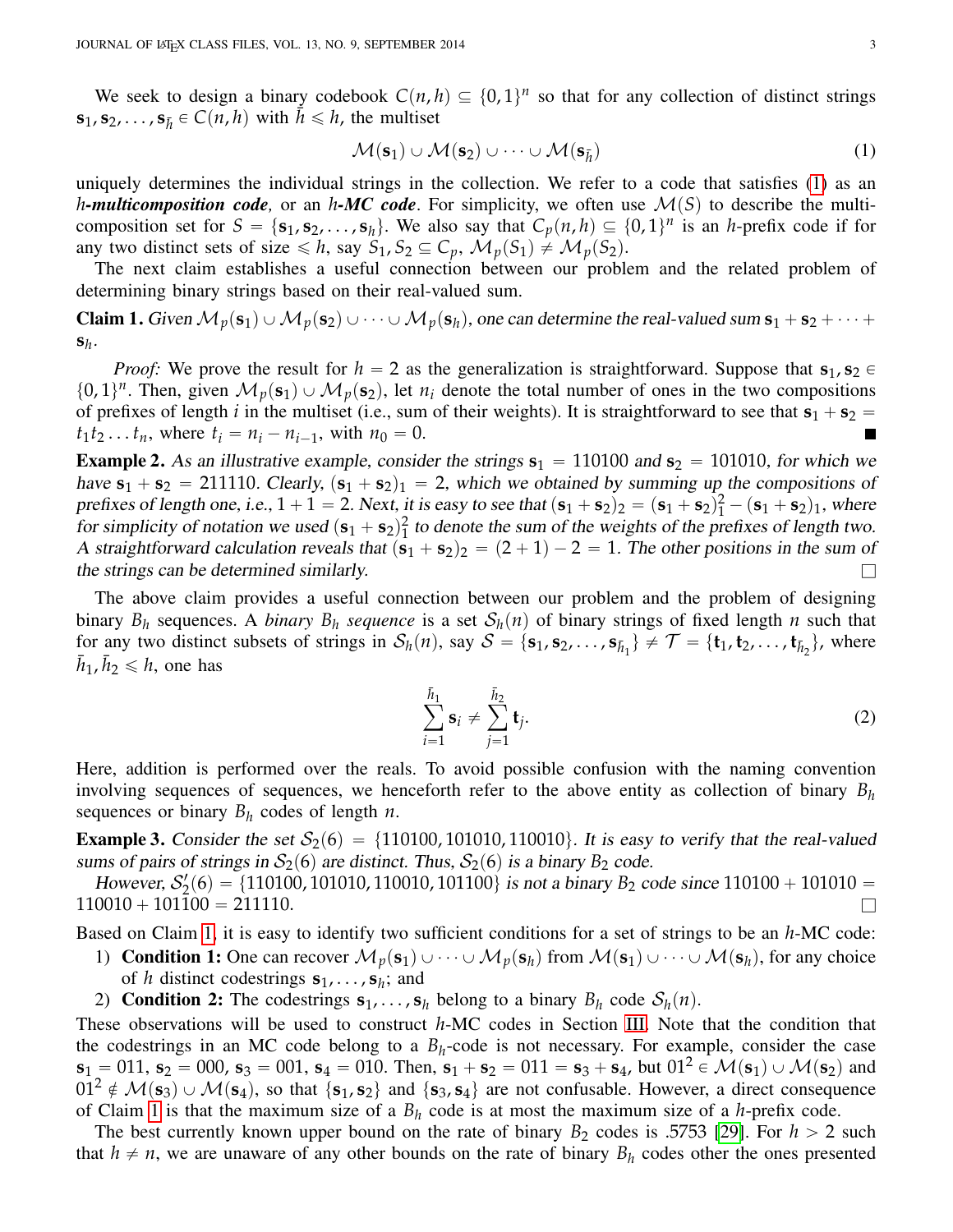in this work. We show next that for sufficiently large code lengths, the maximum rate of an *h*-MC code is at least  $\frac{1}{h}$ .

# III. A CONSTRUCTIVE LOWER BOUND FOR *h*-MC CODES

<span id="page-3-0"></span>We start with a binary  $B_h$  code and introduce redundancy into the underlying strings to ensure that given the multi-composition set of at most *h* strings, one can separate the prefixes from the suffixes. Then, given the set of prefixes, one can use the same idea in Claim [1](#page-2-1) to recover the sum of the *h* codestrings and hence the codestrings themselves.

Let  $\mathcal{S}_h(n) \subseteq \mathbb{F}_2^n$  $n_2$ <sup>*n*</sup> be a  $B_h$  code over  $\mathbb{F}_2^n$ <sup>n</sup><sub>2</sub>. It is well-known that  $S_h(n)$  can be constructed using the columns of a parity-check matrix of a code with minimum Hamming distance  $\geq 2h + 1$ . Using this construction, we have

$$
\lim_{n\to\infty}\frac{1}{n}\log|\mathcal{S}_h(n)|=\frac{1}{h}.
$$

For our problem and the underlying approach for solving it, we will also make use of Dyck strings: A string  $\mathbf{s} \in \mathbb{F}_2^N$  $\frac{N}{2}$  of even length *N* is a Dyck string if its weight satisfies wt(s) =  $\frac{N}{2}$ , and for  $i \in [N-1]$ ,

<span id="page-3-1"></span>
$$
\text{wt}(s_1s_2\ldots s_i) \geqslant \left\lceil \frac{i}{2} \right\rceil. \tag{3}
$$

The approach for generating the code  $C(N, h) \subseteq \mathbb{F}_2^N$  $_2^N$  is to ensure that it satisfies the following two properties:

- 1) A string  $\mathbf{s} \in C(N, h)$  is a Dyck string;
- 2) The set  $C(N, h)$  is a binary  $B_h$  code of length N.

The first property ensures that the mixtures of prefixes and suffixes can be partitioned into two sets, one containing all the prefixes and another containing all the suffixes. The second property ensures that given the prefix set (or, alternatively, the suffix set) once can recover the codestrings using the simple observation that the prefixes uniquely determine the real-valued sum of the strings in the mixture. We illustrate these observations with an example.

**Example 4.** Consider the binary  $B_2$  code  $S_2(6) = \{110100, 101010, 110010\}$ . Clearly, all three strings are Dyck strings as their prefixes of any length contain at least as many ones as zeros.

Next, write  $s_1 = 110100$  and  $s_2 = 101010$ , so that  $\mathcal{M}(s_1) \cup \mathcal{M}(s_2) = \{1, 1, 01, 1^2, 01^2, 01^2, 01^2, 01^2, 01^2, 01^2, 01^2, 01^2, 01^2, 01^2, 01^2, 01^2, 01^2, 01^2, 01^2, 01^2, 01^2, 01^2, 01^2, 01^2, 01^2, 0$  $01^3$ ,  $0^21^3$ ,  $0^21^3$ ,  $0^31^3$ ,  $0^31^3$ ,  $0^31^3$ ,  $0^31^2$ ,  $0^31^2$ ,  $0^21^2$ ,  $0^31$ ,  $0^21$ ,  $0^21$ ,  $01$ ,  $0^2$ ,  $0$ ,  $0\}$ . Since  $s_1$  and  $s_2$  are Dyck strings, each of the string prefixes must have at least as many 1s as 0s. Similarly, each suffix must have at least as many 0s as 1s. It follows from this observation that one can easily recover the multiset  $\mathcal{M}_p(\mathbf{s}_1) \cup$  $\mathcal{M}_p(\mathbf{s}_2)=\{1, 1, 01, 1^2, 01^2, 01^2, 0^21^2, 01^3, 0^21^3, 0^21^3, 0^31^3, 0^31^3\}.$ 

Claim [1](#page-2-1) ensures that given  $\mathcal{M}_p(\mathbf{s}_1) \cup \mathcal{M}_p(\mathbf{s}_2)$ , one can determine  $\mathbf{s}_1 + \mathbf{s}_2 = 211110$ . Since  $\mathcal{S}_2(6)$  is a binary  $B_2$  code, the sum  $s_1 + s_2$  uniquely determines the strings  $s_1$  and  $s_2$ .

The next claim establishes the formal result that if the code  $C(N, h)$  satisfies these two properties, then it is an *h*-MC code.

<span id="page-3-2"></span>**Claim 5.** Suppose that  $C(N, h)$  is a  $B_h$  code where for any  $\mathbf{s} \in C(N, h)$ , Equation ([3](#page-3-1)) holds. Then,  $C(N, h)$ is an *h*-MC code.

*Proof:* Similar to Claim [1,](#page-2-1) we prove the statement for the case where  $h = 2$ , since the extension for general *h* is straightforward. In light of Claim [1,](#page-2-1) we need to show that the property in [\(3\)](#page-3-1) allows us to uniquely recover  $\mathcal{M}_p(\mathbf{s}_1) \cup \mathcal{M}_p(\mathbf{s}_2)$  from  $\mathcal{M}(\mathbf{s}_1) \cup \mathcal{M}(\mathbf{s}_2)$ . To see that this is indeed possible, observe that from [\(3\)](#page-3-1) both prefixes of length *i* in  $\mathcal{M}(s_1) \cup \mathcal{M}(s_2)$  have at least  $\lceil \frac{i}{2} \rceil$  $\frac{1}{2}$  1s whereas both suffixes of length *i* in  $\mathcal{M}(s_1) \cup \mathcal{M}(s_2)$  have at most  $\lfloor \frac{i}{2} \rfloor$  $\frac{1}{2}$  1s.

To construct codes  $C(N, h)$  of large cardinality, we perform a simple "balancing procedure" on each Fo construct codes  $C(N, h)$  or large call<br>codesting  $\mathbf{s} \in S_h(n)$  and then append  $\mathcal{O}(\sqrt{n})$  $\overline{n}$ ) bits of redundancy to the beginning and end of **s** so that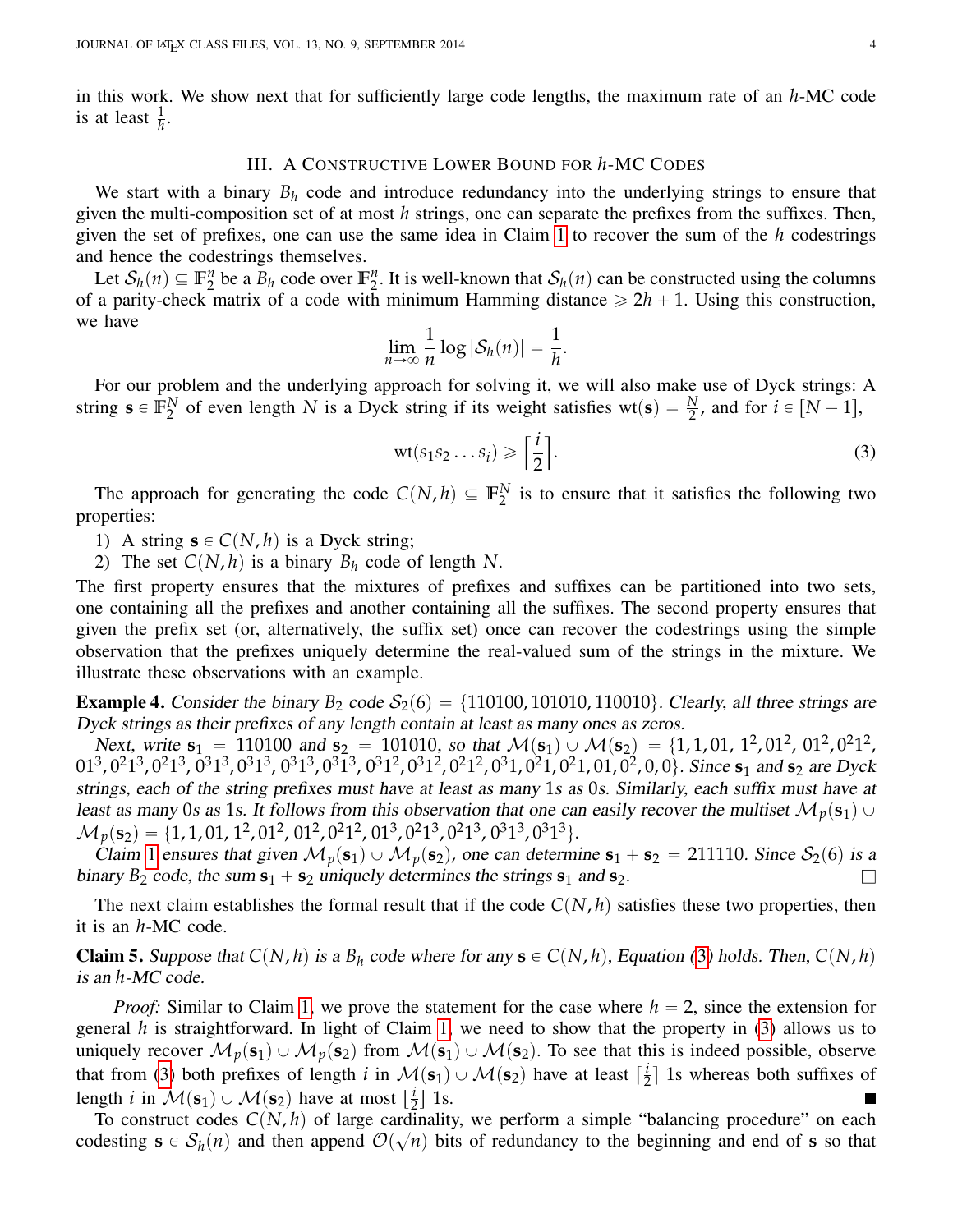the resulting string has length  $N = n + \mathcal{O}(\sqrt{n})$  $\overline{n}$ ). Note that under this setup, it follows that for any  $\epsilon$ , we have

$$
\frac{1}{N}\log|C(N,h)|=\frac{1}{n+\kappa\sqrt{n}}\log|\mathcal{S}_h(n)|=\frac{1}{h}-\epsilon,
$$

where  $\kappa$  is a constant, and  $\epsilon > 0$  can be made arbitrarily small for *n* sufficiently large.

To maximize the rate of the coding scheme and combine the two constraints that *h*-MC strings need to satisfy, we use two ideas. First, we use  $B_h$  strings parsed into blocks that allow us to tightly control the weights of the codestrings. Second, rather than working directly with the weights of strings as described in [\(3\)](#page-3-1), we use the running digital sums (RDSs). For a string  $s \in \mathbb{F}_2^n$  $n<sub>2</sub>$ , the RDS up to coordinate *i* is defined as  $R(s)$ <sub>i</sub> = 2wt $(s_1 s_2 \dots s_i) - i$ . If the subscript *i* is omitted, then  $R(s) = 2wt(s) - |s|$ , where  $|s|$ denotes the length of **s**. Using the running digital sum, the constraint in Equation [\(3\)](#page-3-1) can be rewritten as  $\text{wt}(\mathbf{s}) = \left[\frac{N}{2}\right]$  $\left[\frac{N}{2}\right]$  and  $R(\mathbf{s})_i \geq 0$ ,  $i \in [N]$ .

The balancing procedure operates as follows: Let  $s \in S_h(n)$ , and for simplicity, assume that  $\sqrt{n}$  is an Fire balancing procedure operates as follows. Let  $\mathbf{s} \in \mathcal{O}_h(n)$ , and for simplicity, assume that  $\sqrt{n}$  is an even integer. We begin by parsing **s** into blocks  $\mathbf{s}_i$  of length  $\sqrt{n}$ ,  $i = 1, ..., \sqrt{n}$ , so that  $\mathbf{s} =$  $\mathbb{F}_2^n$ <sup>n</sup><sub>2</sub>. Using **s** we construct an auxiliary string  $\mathbf{u} = \mathbf{u}_1 \mathbf{u}_2 \dots \mathbf{u}_{\sqrt{n}}$  that is "approximately" balanced following an idea similar to Knuth's balancing, which operates on blocks rather than individual symbols (please refer to Figures [1](#page-5-0) and [2](#page-6-0) for an illustration). We start by initializing  $\mathbf{u}_1 = \mathbf{s}_1$ . For a binary string **u**, we ieter to Figures 1 and 2 for an inustration). We start by initializing  $u_1 = s_1$ . For a binary strill<br>use  $\overline{u}$  to denote the binary complement of **u**. For  $j \in \{2, 3, ..., \sqrt{n}\}$ , we define  $u_j$  according to: \$

<span id="page-4-0"></span>
$$
\mathbf{u}_{j} = \begin{cases}\n\mathbf{s}_{j}, & \text{if } R(\mathbf{u}_{1} \dots \mathbf{u}_{j-1}) < 0, \text{ and } R(\mathbf{s}_{j}) \ge 0, \\
\overline{\mathbf{s}}_{j}, & \text{if } R(\mathbf{u}_{1} \dots \mathbf{u}_{j-1}) < 0, \text{ and } R(\mathbf{s}_{j}) < 0, \\
\mathbf{s}_{j}, & \text{if } R(\mathbf{u}_{1} \dots \mathbf{u}_{j-1}) \ge 0, \text{ and } R(\mathbf{s}_{j}) < 0, \\
\overline{\mathbf{s}}_{j}, & \text{if } R(\mathbf{u}_{1} \dots \mathbf{u}_{j-1}) \ge 0, \text{ and } R(\mathbf{s}_{j}) \ge 0.\n\end{cases} \tag{4}
$$

The next claim immediately follows from [\(4\)](#page-4-0).

<span id="page-4-1"></span>**Claim 6.** For any  $j \in [\sqrt{n}]$ ,  $|R(\mathbf{u}_1 ... \mathbf{u}_j)| \leq \sqrt{n}$ . Hence, the RDS of complete collections of subblocks is **claim 6.** For any  $f \in [\sqrt{n}]$ ,  $[x(\mathbf{u})]$ <br>bounded in absolute value by  $\sqrt{n}$ .

We also have the following result.

**Lemma 7.** For any  $i \in [n]$ ,  $|R(\mathbf{u})_i| \leq \frac{3}{2}$  $\sqrt{n}$ . Hence, the RDS of any prefix of **u** does not exceed  $\frac{3}{2}$ ? *n* in absolute value.

*Proof:* Suppose, on the contrary, that  $|R(\mathbf{u})_i| > \frac{3\sqrt{n}}{2}$  $\therefore$  Suppose, on the contrary, that  $|R(\mathbf{u})_i| > \frac{3\sqrt{n}}{2}$ . For simplicity, we will only consider the case  $R(\mathbf{u})_i > \frac{3\sqrt{n}}{2}$  $\frac{\sqrt{n}}{2}$ , as the other case can be handled similarly. Next, assume that  $j \in [n]$  is the smallest index for which  $R(\mathbf{u})_j > \frac{3\sqrt{n}}{2}$  $\frac{\sqrt{n}}{2}$  and that we may assume that  $R(\mathbf{u})_j = \frac{3\sqrt{n}}{2} + 1$ . Now, let  $j = k_1$ ?  $\overline{n}$  +  $k_2$ , where  $0 \leq k_2 <$  $\overline{\phantom{a}}$  $\frac{1}{2}$  and that we may assume that  $P(\mathbf{x})_j = \frac{2}{2}$  $^{\circ}$ *n*, we have

<span id="page-4-4"></span>
$$
\frac{\sqrt{n}}{2} < R(\mathbf{u}_1 \dots \mathbf{u}_{k_1-1}) \leqslant \sqrt{n}.\tag{5}
$$

Based on [\(4\)](#page-4-0), and since  $R(\mathbf{u}_1 \dots \mathbf{u}_{k_1-1})$  $\sqrt{n}$  $\frac{\pi}{2}$ , it follows that  $R(\mathbf{u}_{k_1}) \leq 0$  so that

<span id="page-4-3"></span><span id="page-4-2"></span>
$$
-\sqrt{n} < R(\mathbf{u}_{k_1})_\ell \leqslant \frac{\sqrt{n}}{2} \tag{6}
$$

for any  $\ell \in [\sqrt{n}]$ . Combining [\(5\)](#page-4-2) and [\(6\)](#page-4-3), we have that  $R(\mathbf{u})_{k_1\sqrt{n}+k_2} \leq \frac{3\sqrt{n}}{2}$  $\frac{\sqrt{n}}{2}$ , which is a contradiction.

We now describe our encoder. Let  $\mathbf{u} \in \{0, 1\}^n$  be the string which is the result of the procedure described in [\(4\)](#page-4-0), and suppose that  $\mathbf{r} \in \{0, 1\}^{\sqrt{n}}$  is such that for any  $j \in [\sqrt{n}]$ :

$$
\mathbf{r}_{j} = \begin{cases} 1, & \text{if } \mathbf{u}_{j} \neq \mathbf{s}_{j}, \\ 0, & \text{if } \mathbf{u}_{j} = \mathbf{s}_{j}. \end{cases}
$$
(7)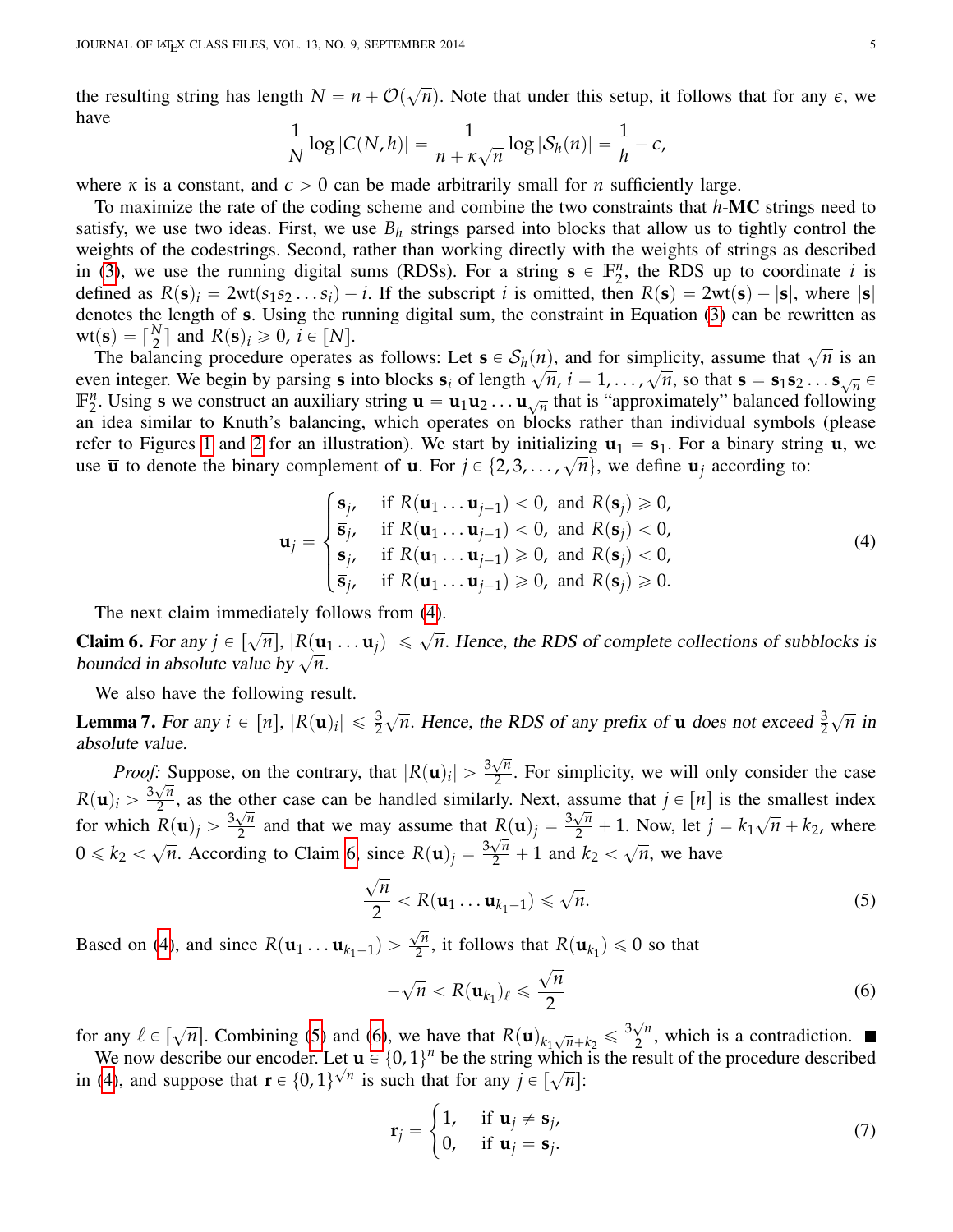<span id="page-5-0"></span>

(a) In the first step, we set  $\mathbf{u}_1 = \mathbf{s}_1$ . Without loss of generality, let us assume that  $\mathbf{u}_1$  contains more 0s than 1s. Then, the next block  $\mathbf{u}_2$  is set to  $\mathbf{s}_2$  if  $\mathbf{s}_2$  has more 1s than 0s. Otherwise,  $\mathbf{u}_2$  is set to the complement of  $s_2$ ,  $\bar{s}_2$ . To reconstruct a block  $\mathbf{u}_2$ , we either use the complement of  $s_2$  or the string itself, as determined by the added flag bit  $r_2$ .



(b) In the next step, the approximate balancing procedure continues as follows: Let us assume that  $u_1u_2$  has more 1s than 0s. The next block  $u_3$  equals  $s_3$  if  $s_3$  has more 0s than 1s. Otherwise,  $u_3$ equals the complement of  $s_3$ ,  $\bar{s}_2$ . The procedure is repeated for all subsequent steps.

**Figure 1**: Illustration of the approximate balancing procedure. The string  $\mathbf{s} = \mathbf{s}_1 \mathbf{s}_2 \dots \mathbf{s}_{\sqrt{n}}$  is decomposed into a concatenation of  $\sqrt{n}$  blocks, each of length  $\sqrt{n}$ . The string  $\mathbf{u} = \mathbf{u}_1 \mathbf{u}_2 ... \mathbf{u}_{\sqrt{n}}$  is constructed sequentially from the blocks  $s_1, s_2, \ldots, s_{\sqrt{n}}$  by ensuring that the discrepancy between the number of 1s and 0s in the reconstructed string  $\mathbf{u}_1 \mathbf{u}_2 \dots \mathbf{u}_i$  is reduced or kept the same at every step *i*. Subfigure (a) depicts how the block  $\mathbf{u}_2$  is chosen, while subfigure (b) depicts how the block  $\mathbf{u}_3$  is chosen.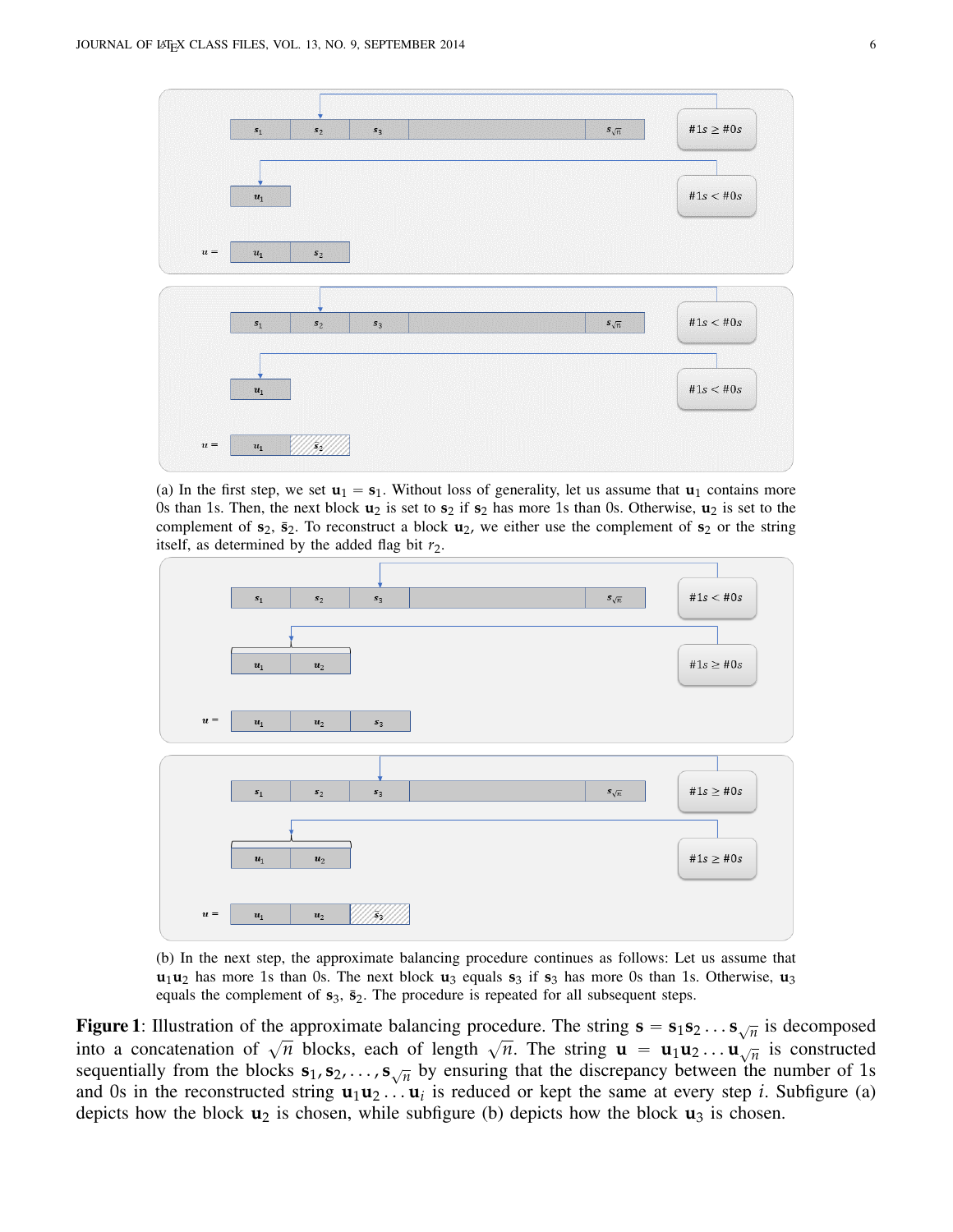<span id="page-6-0"></span>

Figure 2: Further examples regarding the code construction. Subfigure (a) illustrates the finding of Claim [6:](#page-4-1) The discrepancy between the number of 1s and 0s in the string  $\mathbf{u}_1 \dots \mathbf{u}_i$ ,  $i \in [\sqrt{n}]$  is at most  $\sqrt{n}$ . Subfigure (b) illustrates the finding of Lemma [7:](#page-4-4) The discrepancy between the number of 1s and 0s in the string  $u_1u_2 \ldots u_j$ ,  $j \in [n]$  is at most  $\frac{3}{2}$  $\mathbb{H}$ *n*. Subfigure (c) illustrates an immediate extension of Lemma [7:](#page-4-4) The discrepancy between the number of 1s and 0s in the string  $\mathbf{r}u_1u_2 \ldots u_j$ ,  $j \in [n]$  is at most  $\frac{5}{2}$  $\mathbf{r}$ *n*. Recall that  $\mathbf{v} = \mathbf{1}^{5/2\sqrt{n}} \mathbf{r} \mathbf{u}$  is as defined in Claim [8,](#page-6-1) and that  $w = \text{wt}(\mathbf{v})$ . Subfigure (d) depicts how adding a properly chosen prefix and suffix to the string ensures the Dyck property.

Using **r**, we now form a string  $\mathbf{s} \in C(N, h)$ , where  $N = n + \frac{17}{2}$ 2  $\overline{\phantom{a}}$ *n*, and assume for simplicity that *N* is an even integer. The following claim is used in our subsequent analysis.

<span id="page-6-1"></span>**Claim 8.** Let **v** =  $1^{5/2\sqrt{n}}$ **ru**  $\in \{0, 1\}^{n+7/2\sqrt{n}}$ . Then, for any  $i \in [n + \frac{7}{2}]$ 2  $\ddot{\phantom{0}}$ *n*],

$$
|R(\mathbf{v})_i| \leq 5\sqrt{n}.
$$

Furthermore, for any  $i \in [n + 7/2]$  $\overline{\phantom{a}}$ *n*],

$$
R(\mathbf{v})_i>0.
$$

We now append redundant bits to the string **v** described in Claim [8](#page-6-1) in order to get a string  $\mathbf{s} \in \{0, 1\}^N$ which is a Dyck string<sup>[1](#page-6-2)</sup>. This results in the following claim.

<span id="page-6-3"></span>**Claim 9.** Let  $N = n + \frac{17}{2}$ 2 ?  $\overline{n}$  be an even integer and let **v** =  $1^{5/2\sqrt{n}}$ **ru**  $\in \{0, 1\}^{n+7/2\sqrt{n}}$  be as defined in Claim [8](#page-6-1). Suppose that  $\overline{w} = wt(v)$ . Then, the string  $\mathbf{s} = \mathbf{v} \mathbf{1}^{\frac{N}{2} - w} \mathbf{0}^{\frac{N}{2} - (|\mathbf{v}| - w)}$  is a Dyck string.

Now, assume that  $C(N, h) \subseteq \mathbb{F}_2^N$  $\frac{N}{27}$  is constructed according to the procedure outlined in Claim [9](#page-6-3) and once again assume that  $N = n + \frac{17}{2}$ 2  $\frac{15}{1}$  $\overline{n}$  is an even integer. The next theorem is the main result of this section and it establishes the correctness of our construction through the description of a simple decoding algorithm.

<span id="page-6-4"></span>**Theorem 10.** Suppose that  $\mathbf{s}_1, \mathbf{s}_2, \ldots, \mathbf{s}_h \in C(N, h)$ , where  $C(N, h)$  is constructed according to the balancing procedure operating on  $B_h$  strings. Then, given  $\mathcal{M}(s_1) \cup \mathcal{M}(s_2) \cup \cdots \cup \mathcal{M}(s_h)$ , we can uniquely determine  $\{s_1, \ldots, s_h\}$ . Furthermore, for any  $\epsilon > 0$ , there exists  $n_{\epsilon} > 0$  such that for all  $N \ge n_{\epsilon}$ , 1  $\frac{1}{N} \log |C(N, h)| \geq \frac{1}{h} - \epsilon.$ 

*Proof:* For simplicity, we prove the result for  $h = 2$ , as the extension for general values h is straightforward. According to Claims [5](#page-3-2) and [9,](#page-6-3) we can recover  $\mathcal{M}_p(\mathbf{s}_1) \cup \mathcal{M}_p(\mathbf{s}_2)$  from  $\mathcal{M}(\mathbf{s}_1) \cup \mathcal{M}(\mathbf{s}_2)$ 

<span id="page-6-2"></span><sup>1</sup>Splitting the string into blocks of length *m* and then performing the "approximate" balancing task over these blocks would incur a redundancy of  $\frac{n}{m} + cm$ , where *c* is a constant. The redundancy is minimized when the summands are of the same order,  $\sqrt{n}$ . This justifies the use of our partition choice.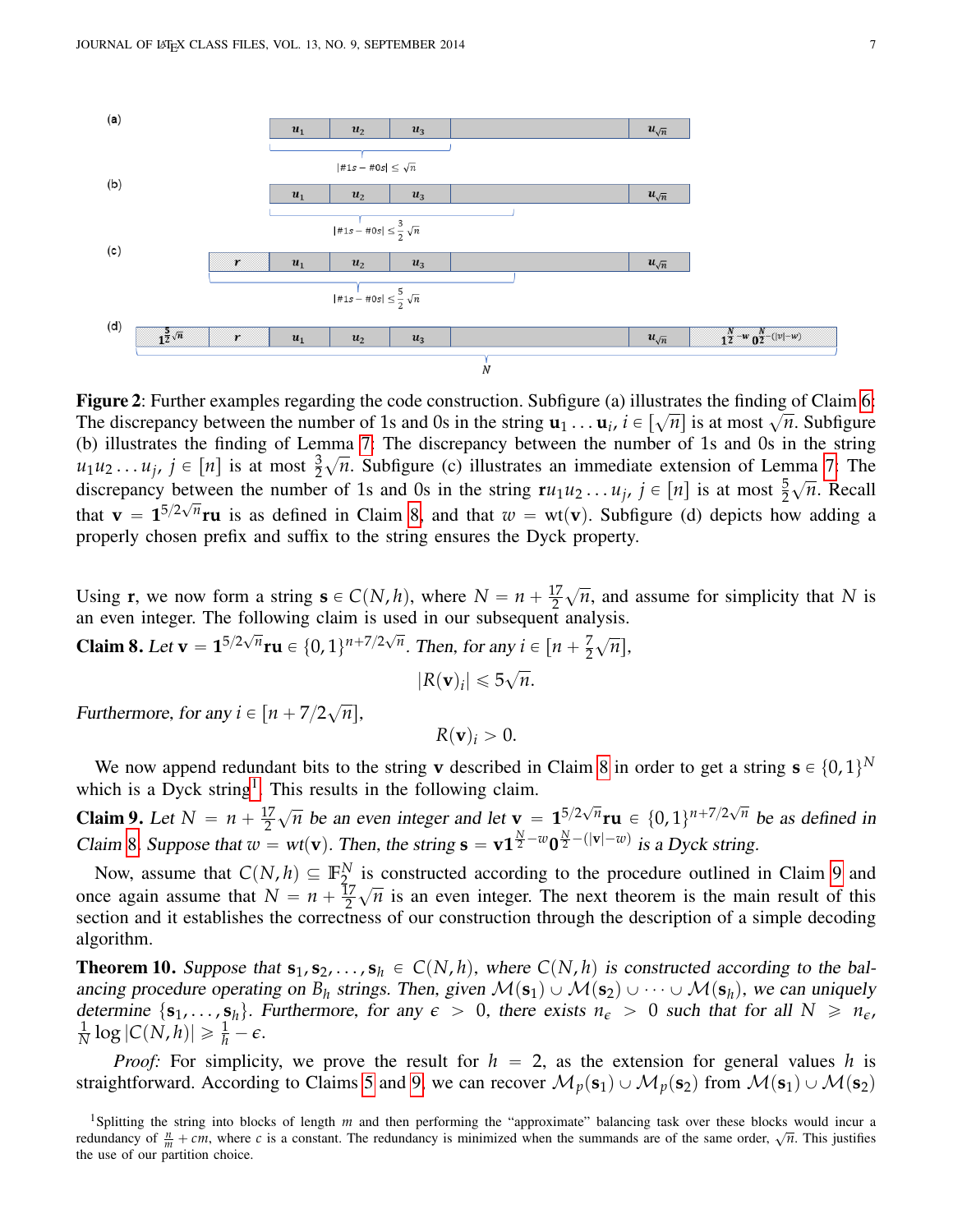since  $s_1$ ,  $s_2$  are Dyck strings. From  $\mathcal{M}_p(s_1) \cup \mathcal{M}_p(s_2)$ , we can recover  $s_1 + s_2$  according to Claim [1.](#page-2-1) Given  $s_1 = 1^{5/2\sqrt{n}} r_1 u_1 1^{\frac{N}{2} - w_1} 0^{\frac{N}{2} - (|v_1| - w_1)}$  and  $s_2 = 1^{5/2\sqrt{n}} r_2 u_2 1^{\frac{N}{2} - w_2} 0^{\frac{N}{2} - (|v_2| - w_2)}$ , from the first  $n + \frac{7}{2}$ 2 ? *n* coordinates of  $s_1 + s_2$  we can recover

$$
(\mathbf{r}_1+\mathbf{r}_2,\mathbf{u}_1+\mathbf{u}_2) \bmod 2.
$$

Next, for shorthand, write  $\mathbf{u} = \mathbf{u}_1 + \mathbf{u}_2 \mod 2 = \mathbf{u}_1 \mathbf{u}_2 \dots \mathbf{u}_{\sqrt{n}}$  and  $\mathbf{r} = \mathbf{r}_1 + \mathbf{r}_2 \mod 2 = r_1 \dots r_{\sqrt{n}}$ . Let  $\tilde{\mathbf{u}} = \tilde{\mathbf{u}}_1 \dots \tilde{\mathbf{u}}_{\sqrt{n}}$ . Then, for  $j \in [\sqrt{n}]$ , #

$$
\tilde{\mathbf{u}}_j = \begin{cases} \mathbf{u}_j, & \text{if } r_j = 0, \\ \overline{\mathbf{u}}_j & \text{if } r_j = 1. \end{cases}
$$

It is straightforward to verify from [\(4\)](#page-4-0) that  $\tilde{\mathbf{u}} = \mathbf{s}_1 + \mathbf{s}_2 \text{ mod } 2$ . Since  $\mathbf{s}_1, \mathbf{s}_2 \in \mathcal{S}_2(n)$  are  $B_2$  strings over  $\mathbb{F}_2^n$  $n_2$ , we can recover  $s_1$  and  $s_2$  from  $\tilde{u}$ , which concludes the proof.

Note that our lower bound from Theorem [10](#page-6-4) relies on the use of binary  $B_h$  codes of rate  $\frac{1}{h}$ . It is currently not known whether this bound is achievable and the only known results in this area pertain to the case  $h = 2$  and  $h = n$ . In the next subsection, to better our understanding of the maximum asymptotic rate of *h*-MC code, we derive new upper bounds for  $B_h$  sequences, with  $2 < h < n$ , that significantly outperform naive counting arguments. Note that these results imply upper bounds on the rates achievable using the construction from Theorem [10.](#page-6-4) For example, it is well known that the maximum rate of a binary  $B_2$  sequence is at most 0.5753 which implies that the maximum rate of any code produced using the constructive procedure in the previous section is at most 0.5753.

# *A. New Upper Bounds on Binary B<sup>h</sup> Sequences*

We extend next the idea used in [\[28\]](#page-23-6) to obtain an upper bound on the maximum rate of a binary *B<sup>h</sup>* code (as already pointed out, we are unaware of any results pertaining to the rate of binary *B<sup>h</sup>* codes for the case  $h > 2$  and  $h \neq n$ ). Hence, the results contained in this section may be of independent interest. In addition, the derived bounds represent an upper bound on the rate of codes constructed in this section. Throughout this part of the text, we assume that *h* is even. We first introduce relevant notation before describing our main result in Theorem [14.](#page-9-0)

Let  $B_h(n)$  denote a binary  $B_h$  sequence of length *n*. Since  $B_h(n)$  is a binary  $B_h$  sequence it follows that for any two distinct sets of codewords, say  $\{\mathbf{s}_1, \mathbf{s}_2, \dots, \mathbf{s}_h\}$ ,  $\{\mathbf{s}'_1$  $'_{1}$ , **s**'<sub>2</sub>, . . . , **s**'<sub>l</sub> Let  $B_h(n)$  denote a binary  $B_h$  sequence of length *n*. Since  $B_h(n)$  is a binary  $B_h$  sequence it follows that for any two distinct sets of codewords, say  $\{s_1, s_2, ..., s_h\}, \{s'_1, s'_2, ..., s'_h\} \subseteq B_h(n)$ , we have  $\sum_{j=1}^h s_j \neq \sum$  $j=1$   $\mathbf{s}'_j$  $'_{j'}$  where addition is over the reals. As will be discussed in more details below, rather than work directly with the prefixes of codewords as suggested in [\[28\]](#page-23-6) for the case  $h = 2$ , we instead use the sum of prefixes of codewords in a binary *B<sup>h</sup>* code. Then, through information-theoretic arguments (which avoid the more complicated convolution-based approach from [\[28\]](#page-23-6)), we arrive at Theorem [14.](#page-9-0)

Let  $A_{h/2}$  denote the set of sums of any collection of  $h/2$  prefixes of distinct codewords from  $B_h(n)$ , where  $n = a + b$  and *a* and *b* are the lengths of the prefixes and suffixes, respectively. More specifically, let i. (

$$
\mathcal{A}_{h/2} = \{ \mathbf{a}_1 + \mathbf{a}_2 + \cdots + \mathbf{a}_{h/2} \in \{0, 1, \ldots, h/2\}^a : (\mathbf{a}_1 \mathbf{b}_1), (\mathbf{a}_2, \mathbf{b}_2), \ldots, (\mathbf{a}_{h/2}, \mathbf{b}_{h/2}) \in B_h(n) \}
$$

For  $c \in A_{h/2}$ , define  $B_c$  as !<br>.

$$
\mathcal{B}_{c} = \left\{ \mathbf{b}_{1} + \cdots + \mathbf{b}_{h/2} \in \{0, 1, ..., h/2\}^{b} : (\mathbf{a}_{1} \mathbf{b}_{1}), ..., (\mathbf{a}_{h/2}, \mathbf{b}_{h/2}) \in B_{h}(n), \mathbf{a}_{1} + \cdots \mathbf{a}_{h/2} = c \right\}.
$$

We start by proving the next claim.

<span id="page-7-0"></span>**Claim 11.** Let  $c_1$ ,  $c_2 \in A_{h/2}$ . Then for any  $d_1$ ,  $d_2 \in B_{c_1}$  and  $d_3$ ,  $d_4 \in B_{c_2}$ ,

$$
d_1-d_2\neq d_3-d_4,
$$

.

 $\mathbf{r}$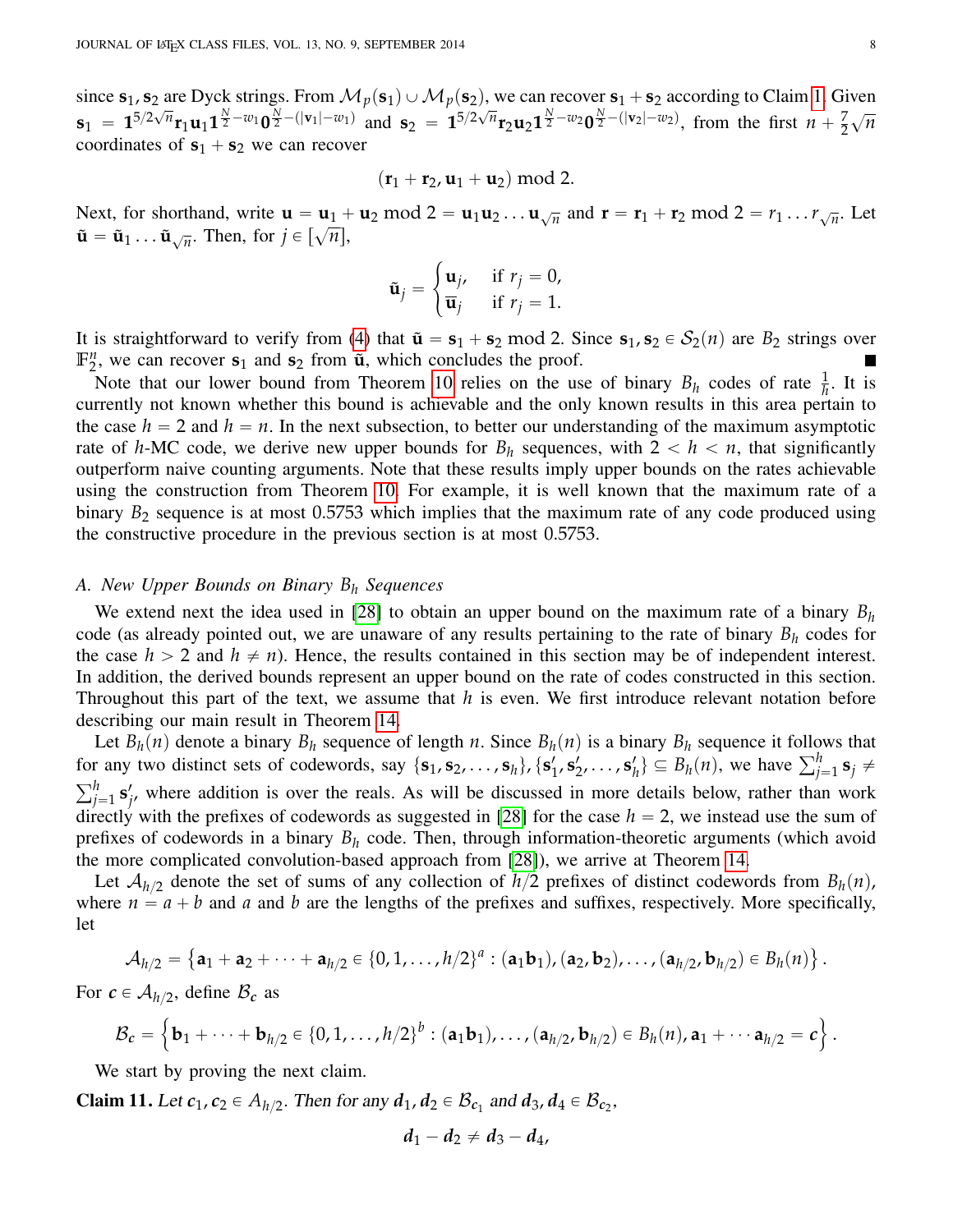where the subtraction is performed over the reals unless  $d_1 = d_2$  and  $d_3 = d_4$ .

*Proof:* Suppose, on the contrary, that the previous equation holds with equality. Then  $(c_1d_1)$  +  $(c_2d_4) = (c_2d_3) + (c_1d_2)$ . In this case, we may write

$$
\mathbf{a}_1^{(1)} + \mathbf{a}_2^{(1)} + \cdots + \mathbf{a}_{h/2}^{(1)} = c_1, \ \mathbf{a}_1^{(2)} + \mathbf{a}_2^{(2)} + \cdots + \mathbf{a}_{h/2}^{(2)} = c_2, \n\mathbf{b}_1^{(1)} + \mathbf{b}_2^{(1)} + \cdots + \mathbf{b}_{h/2}^{(1)} = \mathbf{d}_1, \ \mathbf{b}_1^{(2)} + \mathbf{b}_2^{(2)} + \cdots + \mathbf{b}_{h/2}^{(2)} = \mathbf{d}_2, \n\mathbf{b}_1^{(3)} + \mathbf{b}_2^{(3)} + \cdots + \mathbf{b}_{h/2}^{(3)} = \mathbf{d}_3, \ \mathbf{b}_1^{(4)} + \mathbf{b}_2^{(4)} + \cdots + \mathbf{b}_{h/2}^{(4)} = \mathbf{d}_4.
$$

Then, if the statement in the claim holds, it follows that

$$
\left( (\mathbf{a}_1^{(1)} \mathbf{b}_1^{(1)}) + \cdots + (\mathbf{a}_{h/2}^{(1)} \mathbf{b}_{h/2}^{(1)}) \right) + \left( (\mathbf{a}_1^{(2)} \mathbf{b}_1^{(4)}) + \cdots + (\mathbf{a}_{h/2}^{(2)} \mathbf{b}_{h/2}^{(4)}) \right) = \\ \left( (\mathbf{a}_1^{(2)} \mathbf{b}_1^{(3)}) + \cdots + (\mathbf{a}_{h/2}^{(2)} \mathbf{b}_{h/2}^{(3)}) \right) + \left( (\mathbf{a}_1^{(1)} \mathbf{b}_1^{(2)}) + \cdots + (\mathbf{a}_{h/2}^{(1)} \mathbf{b}_{h/2}^{(2)}) \right),
$$

where  $(a_1^{(1)}$  $\mathbf{b}_1^{(1)}\mathbf{b}_1^{(1)}$  $\binom{(1)}{1}$ ,  $\dots$  ,  $\bigl(\mathbf{a}_{h/2}^{(1)}\bigr)$  $\binom{(1)}{h/2}$ **b** $\binom{(1)}{h/2}$  $\binom{1}{h/2}$ ,  $\dots$  ,  $\binom{a\binom{1}{h/2}}{h/2}$  $\binom{(1)}{h/2}$ **b** $\binom{(2)}{h/2}$  $B_h^{(2)}$   $\in B_h(n)$ , a contradiction.

Based on the result of the previous claim, we focus on the differences between elements in the set  $B_c$ and define the multiset

$$
\mathcal{D} = \{d_1 - d_2 \in \{-h/2, \cdots, 0, \ldots, h/2\}^b : \exists c \text{ s.t. } d_1, d_2 \in \mathcal{B}_c\}.
$$

The next claim characterizes the properties of sequences in the multiset  $D$ .

<span id="page-8-1"></span>**Claim 12.** Any nonzero  $\mathbf{d} \in \{-h/2, \ldots, h/2\}^b$  appears at most once in D, while the all-zero vector appears  $\frac{C}{|B_h(n)|}$  $\binom{h(n)}{h/2}$  times.

*Proof:* The first statement follows immediately from Claim [11.](#page-7-0) For the second claim, since  $B_h(n)$  is a  $B_h$  code, it follows that the sum of any distinct  $h/2$  codewords from  $B_h(n)$  is necessarily unique and a  $B_h$  code, it follows that the sum of any distinct  $h/2$  codewords from<br>hence  $d_1 - d_2 = 0$  if and only if  $d_1 = d_2$ . Since  $\sum_{c \in A_{h/2}} |B_y| = { |B_h(n)| \choose h/2}$  $h_{n/2}^{(n)}(h)$ , the result follows.

Let  $H_n(h)$  denote

$$
\frac{1}{n}\log\left(\left|\{x_1+x_2+\cdots+x_h:x_1,x_2,\ldots,x_h\in\{0,1\}^n\}\right|\right)=H_n(h).
$$

Also, let *H*(*h*) denote the entropy of the binomial distribution  $B(h, \frac{1}{2})$  $\frac{1}{2}$ 

$$
H(h) = -\sum_{k=0}^{h} {h \choose k} \left(\frac{1}{2}\right)^h \log_2 \left({h \choose k} \left(\frac{1}{2}\right)^h\right).
$$
 (8)

ˆ

<span id="page-8-0"></span>˙

It is well-known that

$$
\lim_{n\to\infty}H_n(h)=H(h),
$$

˙

and that

$$
H(h) = \frac{1}{2}\log_2\left(2\pi e \frac{h}{4}\right) + \mathcal{O}\left(\frac{1}{h}\right).
$$

The following claim will be useful in characterizing the size of D. For simplicity, define the *set*

ˆ

$$
\mathcal{D}_s = \{d: d \in \mathcal{D}\}
$$

containing the elements in D, with repeats of the all-zero string removed. Recall that *b* stands for the length of the strings in D.

**Claim 13.** For *b* large enough,  $\frac{1}{b} \log(|\mathcal{D}_s|)$  can be approximated by  $H(h)$ .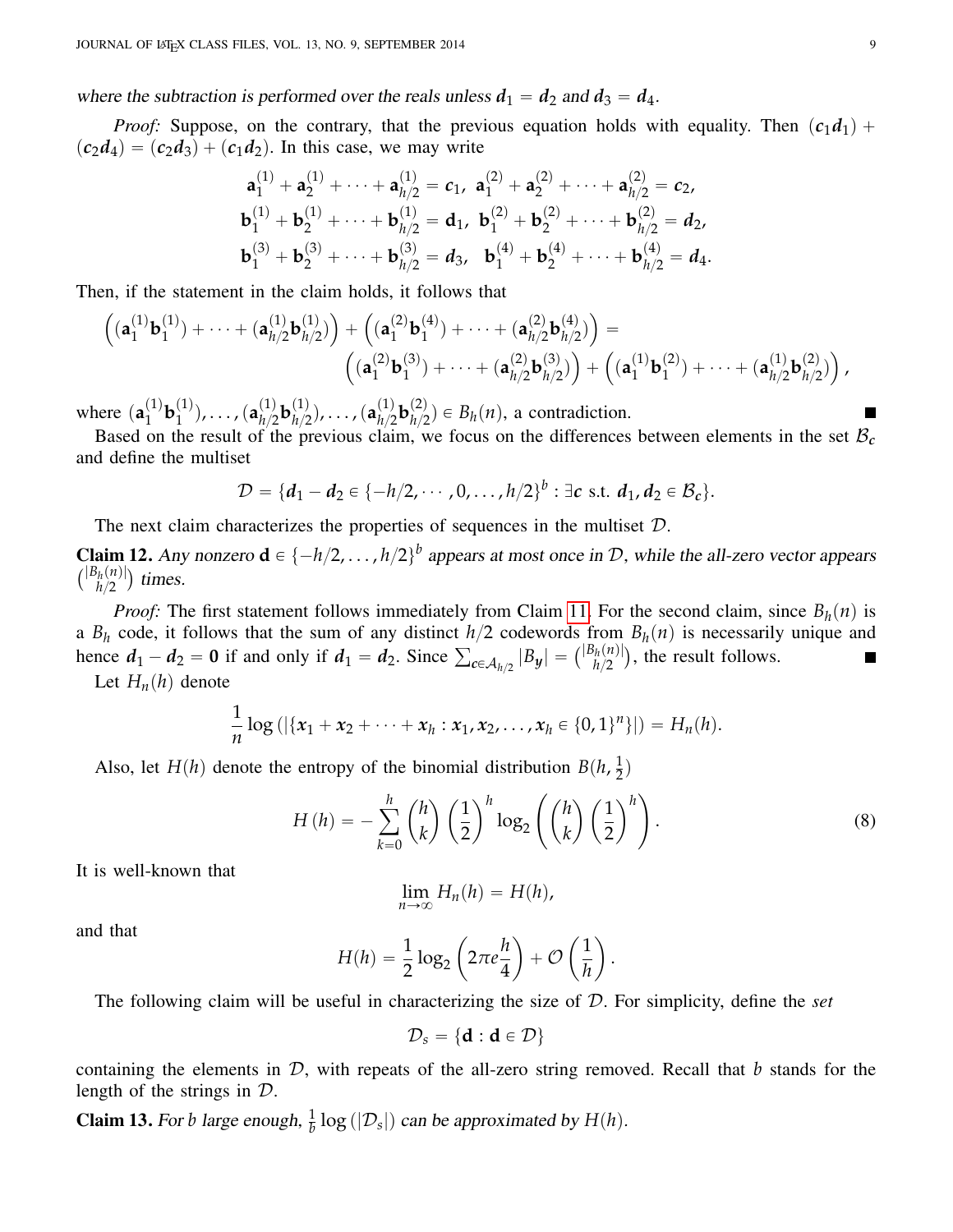*Proof:* In order to bound the size of the set  $\mathcal{D}_s$ , we consider the size of the set:

*Proof:* In order to bound the size of the set 
$$
D_s
$$
, we consider the size of the set:  $\left\{ (x_1 + x_2 + \cdots + x_{h/2}) - \left( x_1' + x_2' + \cdots + x_{h/2}' \right) : x_1, x_2, \ldots, x_{h/2}, x_1', x_2', \ldots, x_{h/2}' \in \{0, 1\}^b \right\}$ , addition is over the reals. Let

where addition is over the reals. Let

$$
z = (z_1, z_2, \ldots, z_b) = (x_1 + x_2 + \cdots + x_{h/2}) - (x'_1 + x'_2 + \cdots + x'_{h/2}).
$$

where  $x_1, x_2, \ldots, x_{h/2}, x_1'$  $x'_1, x'_2, \ldots, x'_k$  $h_{1/2}$  are randomly chosen strings in  $\{0, 1\}^b$ . Then, for  $j \in \{-h/2, -h/2 + h/2\}$  $1, \ldots, h/2\},\$ 

$$
\Pr(z_i = j) = \sum_{\ell=j}^{h/2} {h/2 \choose \ell} {h/2 \choose \ell-j} \left(\frac{1}{2}\right)^h = {h \choose h/2+j} \left(\frac{1}{2}\right)^h.
$$

The entropy of this distribution is

$$
-\sum_{k=0}^h {h \choose k} \left(\frac{1}{2}\right)^h \log_2 \left({h \choose k} \left(\frac{1}{2}\right)^h\right),
$$

¸

<span id="page-9-0"></span>which according to  $(8)$  equals  $H(h)$ . This completes the proof. **Theorem 14.** For *h* even, the maximum asymptotic rate of a binary  $B_h$  code is at most

$$
\frac{\frac{2}{h}H(h/2)}{1+\frac{H(h/2)}{H(h)}}
$$

.

*Proof:* By definition,

$$
{|B_h(n)| \choose h/2} = |\mathcal{B}_{y_1}| + |\mathcal{B}_{y_2}| + \cdots + |\mathcal{B}_{y_{|\mathcal{A}_{h/2}|}}|.
$$

From the previous equation and the convexity of the function  $x^2$ , we have

˙

ˆ

$$
|\mathcal{D}| = \sum_{j=1}^{|\mathcal{A}_{h/2}|} |\mathcal{B}_{\mathbf{y}_j}|^2 \geq \frac{\binom{|B_h(n)|}{h/2}}{|\mathcal{A}_{h/2}|} \approx \frac{|B_h(n)|^h}{|\mathcal{A}_{h/2}|}.
$$

Then, since according to Claim [12](#page-8-1) the all-zero vector appears at most  $|B_h(n)|^{h/2}$  times and all the other vectors appear at most once in  $\mathcal{D}$ ,

$$
|B_h(n)|^h \lessapprox |\mathcal{D}| |\mathcal{A}_{h/2}|
$$
  
=  $|\mathcal{D}\setminus\mathcal{D}_s||\mathcal{A}_{h/2}| + |\mathcal{D}_s||\mathcal{A}_{h/2}|$   
 $\leq |B_h(n)|^{h/2} 2^{aH(h/2)} + 2^{bH(h)+aH(h/2)}.$ 

Letting  $|B_h(n)|^{h/2} = 2^{aH(h/2)}$ , and setting  $b = a \frac{H(h/2)}{H(h)}$  $\frac{H(h/2)}{H(h)}$ , we obtain  $|B_h(n)|^{h/2} \le 2^{aH(h/2)} + 2^{bH(h)}$ , which implies

$$
\log|B_h(n)| \lessapprox \frac{2}{h} a H(h/2).
$$

Therefore,

$$
\frac{\log |B_h(n)|}{n} \leqslant \frac{\frac{2a}{h}H(h/2)}{a+b} = \frac{\frac{2}{h}H(h/2)}{1+\frac{H(h/2)}{H(h)}}.
$$

Clearly, a naive upper bound on the maximum size of a binary  $B_h$  code is  $\frac{1}{h}H(h)$ , and it is straightforward to verify that for *h* large enough the expression in the previous theorem coincides with this bound. However, for finite *h*, the previous bound is significantly tighter. For example, for  $h = 4, 6, 8, \frac{1}{h}H(h)$  is approximately .5118, .3899, and .3184, respectively, whereas the bound derived above gives .4406, .3433 and .2837, respectively.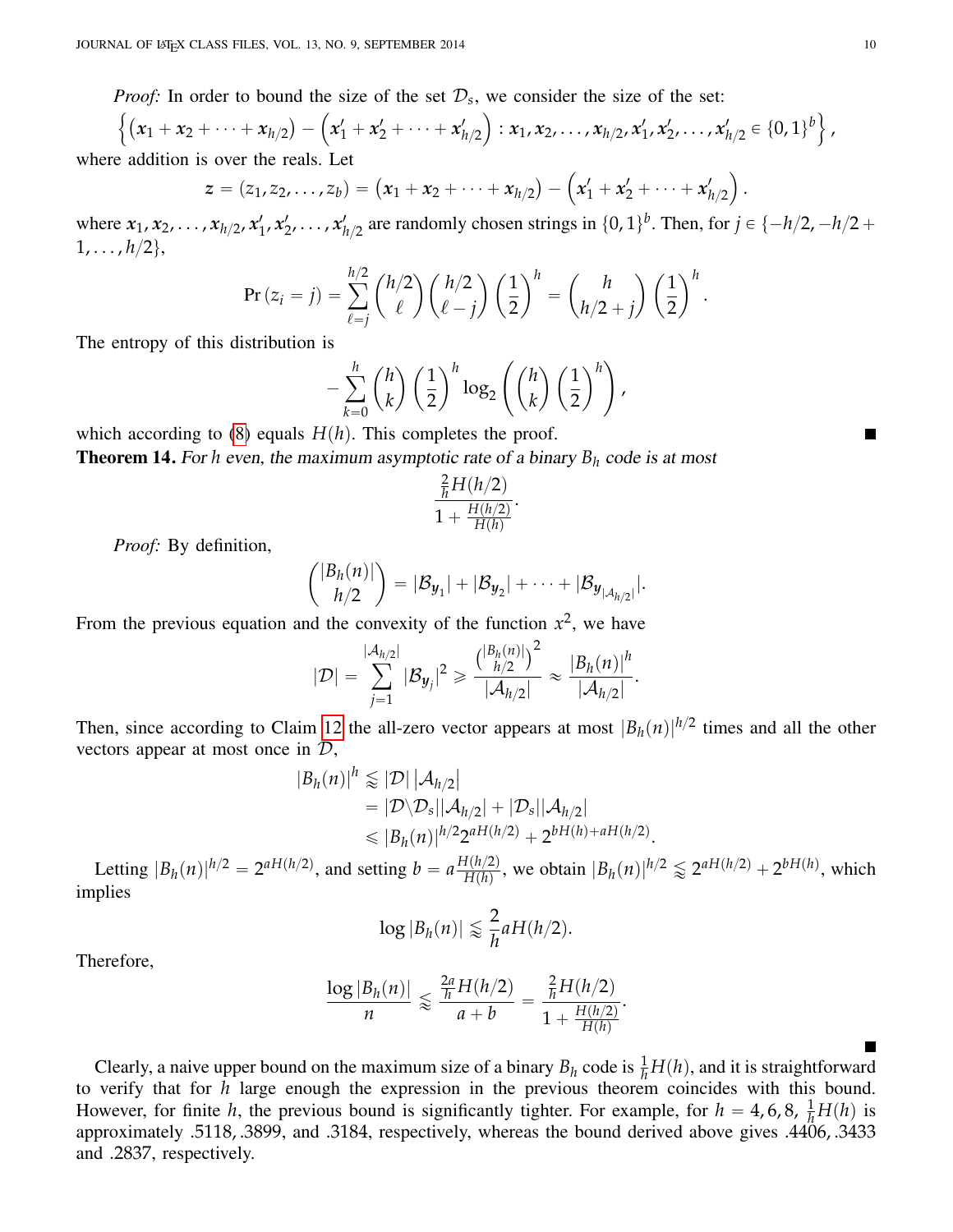# IV. UPPER BOUNDS ON *h*-MC CODES

<span id="page-10-0"></span>Next, we derive an upper bound on the maximum rate of an *h*-MC code. To this end, recall that  $C_p \subseteq$  $\{0, 1\}^n$  is an *h*-prefix code if for any two subsets of sizes  $\bar{h} \leq h$ , say  $S_1$ ,  $S_2 \subseteq C_p$ ,  $\mathcal{M}_p(S_1) \neq \mathcal{M}_p(S_2)$ . Let  $C_h^{(MC)}$  $\binom{(MC)}{h}$  *(n)* be the size of the largest *h*-MC code of codelength *n* and suppose that  $C_h^{(p)}$  $h^{(p)}(n)$  is the size of the largest *h*-prefix code of codelength *n*. Formally, we use  $R_h^{(MC)}$  $h_h^{(MC)}$  to denote the maximum asymptotic rate of an *h*-MC code,

$$
R_h^{(MC)} = \lim_{n \to \infty} \sup \frac{1}{n} \log |C_h^{(MC)}(n)|.
$$

We show next that when *h* is even,  $R_h^{(MC)} \le 1 - \frac{1}{2}$ 2 1  $1 + \frac{1}{h}$ . Once again, for simplicity of exposition, we focus on the case  $h = 2$  before considering the general result.

The next lemma states that in order to derive an upper bound on the quantity  $R_h^{(MC)}$  $h^{(W1C)}$ , we can limit our attention to prefix codes. The result follows since the set of all suffixes is a function of the set of all prefixes provided the total number of ones in each codeword is the same and known beforehand.

<span id="page-10-1"></span>**Lemma 15.** For any  $\epsilon > 0$ , there exists an  $n_{\epsilon} > 0$  such that for all  $n \ge n_{\epsilon}$ , one has

$$
\frac{1}{n}\log|C_h^{(MC)}(n)| \leq \frac{1}{n}\log|C_h^{(p)}(n)| + \epsilon.
$$

*Proof:* To simplify the discussion, we focus on the case where  $h = 2$ ; the extension to  $h > 2$ are straightforward. For  $w \in [n]$ , let  $C_2^{(w)}$  $C_2^{(w)}(n) \subseteq C_h^{(MC)}$  $h_h^{(MC)}(n)$  denote the set of codewords of weight *w* in  $C_2^{(MC)}$  $p_2^{(MC)}(n)$ . By the pigeon-hole principle, there exists a  $w^* \in [n]$  where  $|C_2^{(w^*)}\rangle$  $\binom{(w^*)}{2}(n) \geq \frac{1}{n} \binom{C(MC)}{2}$  $2^{(MC)}(n)|.$ Given two codewords in  $C_2^{(w^*)}$  $\mathcal{L}^{(w)}_2(n)$ , say  $\mathcal{S} = \{\mathbf{s}_1, \mathbf{s}_2\}$ , we can easily determine  $\mathcal{M}_p(\mathcal{S})$ . Assuming that only the prefix composition set is known, the set  $\mathcal{M}_s(S)$  can be derived as follows. To determine the compositions of suffixes of length *i*, for  $i \in [n]$ , we subtract from  $w^*$  the number of ones in each prefix of length  $n - i$ . For instance, suppose the compositions of prefixes of length  $n - 1$  of  $s_1, s_2$  are refix of length  $n - i$ . For instance, suppose the compositions of prefixes of length  $n - 1$  of  $s_1, s_2$  are  $\{1^{w^*}, 0^{n-w^*}\}, \{1^{w^*-1}, 0^{n-w^*+1}\}\}$ . Then, the length-1 suffixes of  $s_1, s_2$  are  $\{\{1\}, \{0\}\}$ . This impli  $n$ <sup>(*C*</sup><sub>2</sub><sup>*p*</sup>)  $\binom{p}{2}(n) \geq n \binom{w^*}{2}$  $|C_2^{(w^*)}(n)| \geqslant |C_2^{(MC)}|$  $\binom{1}{2}(n)$ , which establishes the desired result.

Let us first turn our attention to  $h = 2$ . For any  $\mathbf{s} \in C_2^{(p)}$  $\binom{p}{2}(n)$ , we write **s** as **s** = **ab**  $\in C_2^{(p)}$  $\sum_{n=1}^{(p)}(n)$ , where  $a \in \{0, 1\}^{\alpha n}$  equals the first  $\alpha n$  symbols of **s** and **b** equals the last  $(1 - \alpha)n$  symbols of **s**. We represent the codewords in the codebook using a bipartite graph  $G = (V_P, V_S, E)$  with

<span id="page-10-3"></span><span id="page-10-2"></span>
$$
V_P = \left\{ \mathbf{a} \in \{0,1\}^{\alpha n} : \exists \mathbf{s} \in C_2^{(p)}(n) \text{ s.t. } \mathbf{s} = \mathbf{a} \mathbf{b} \right\},\tag{9}
$$

and

$$
V_S = \left\{ \mathbf{b} \in \{0, 1\}^{(1-\alpha)n} : \exists \mathbf{s} \in C_2^{(p)}(n) \text{ s.t. } \mathbf{s} = \mathbf{a} \mathbf{b} \right\}.
$$
 (10)

In this setting, an edge  $(v_1, v_2) \in E$ , with  $v_1 \in V_P$  and  $v_2 \in V_S$ , connects an admissible prefix (vertex in  $V_P$ ) to an admissible suffix (vertex in  $V_S$ ) so that every edge corresponds to a codeword in  $C_2^{(p)}$  $2^{(\rho)}$  and vice versa.

Let  $w \in \{0, 1, \ldots, \alpha n\} = [[\alpha n + 1]]$ . We also find it useful to work with another bipartite graph  $G^{(w)} \; = \; (V_P^{(w)} \;$ *p*<sup>(*w*)</sup>,  $V^{(w)}_{S}$  $E_S^{(w)}$ ,  $E^{(w)}$ ) whose edges are a subset of the edges in *E*. The partition of the vertices  $V^{(w)} = (V_p^{(w)}$ *r*<sup>(*w*)</sup>,  $V_S^{(w)}$  $S^{(w)}$ ) is such that  $v_1 \in V_p^{(w)}$  $q_P^{(w)}$  if and only if the prefix  $a \in \{0, 1\}^{\alpha n}$  represented by the vertex  $v_1$  in *G* has weight *w*, and in addition,  $v_2 \in V_S^{(w)}$  $S^{(w)}$  if and only if there exists a  $v_1 \in V_p^{(w)}$  $P_P^{(\omega)}$  such that  $p(v_1, v_2) \in E$ . The set  $E^{(w)} \subseteq E$  is such that  $(v_1, v_2) \in E^{(w)}$  if  $v_1 \in V_p^{(w)}$  $v_P^{(w)}$  and  $v_2 \in V_S^{(w)}$ *S* .

The next result will be used in the proof of Theorem [17.](#page-11-0)

**Lemma 16.** The graph  $G^{(w)}$  cannot contain a cycle of length four.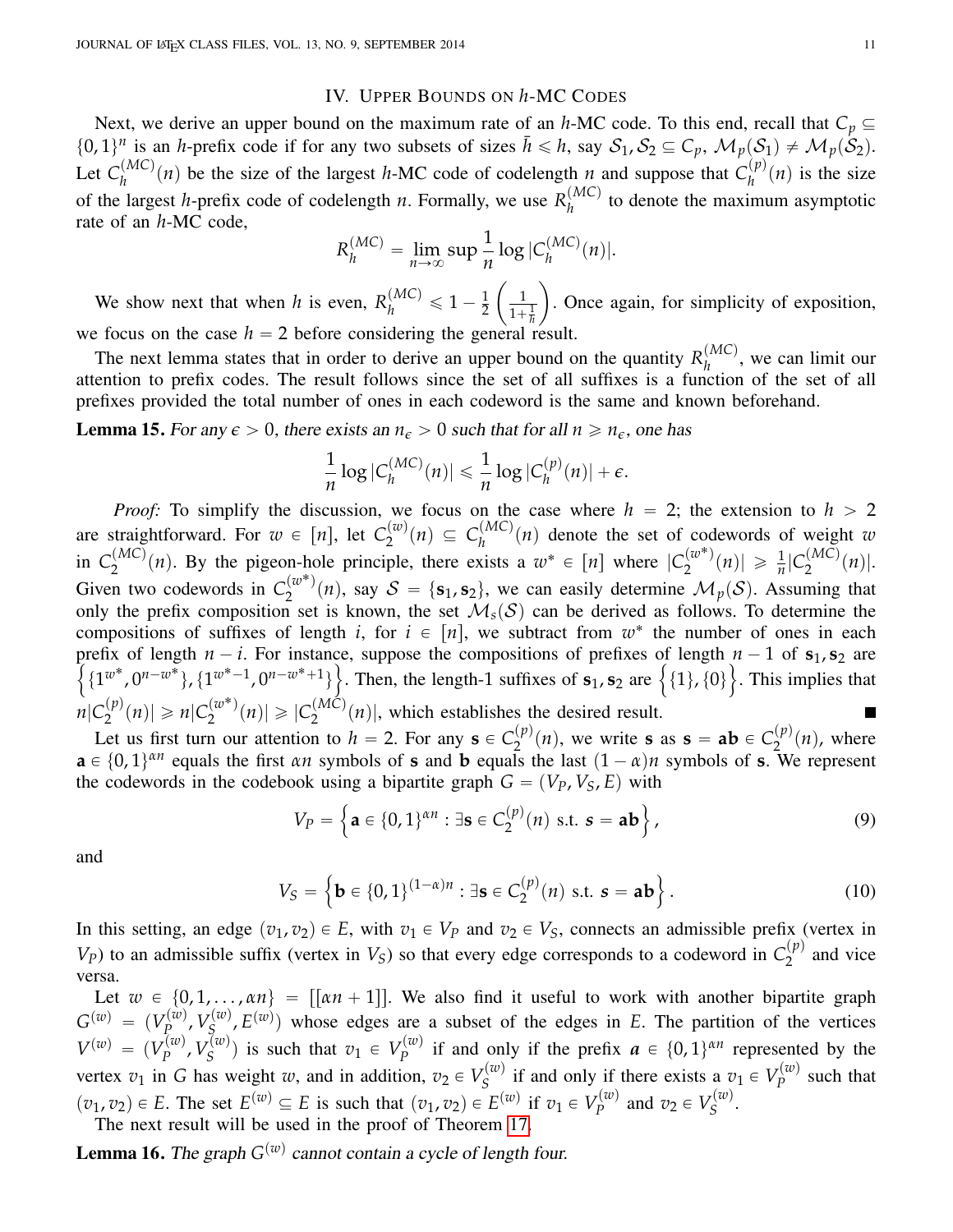*Proof:* Suppose, on the contrary that  $G^{(w)}$  contains a 4-cycle, say

$$
(\mathbf{a}_1\mathbf{b}_1,\mathbf{a}_2\mathbf{b}_2,\mathbf{a}_1\mathbf{b}_2,\mathbf{a}_2\mathbf{b}_1).
$$

Then,

$$
\mathcal{M}_p(\mathbf{a}_1\mathbf{b}_1) \cup \mathcal{M}_p(\mathbf{a}_2\mathbf{b}_2) = \mathcal{M}_p(\mathbf{a}_2\mathbf{b}_1) \cup \mathcal{M}_p(\mathbf{a}_1\mathbf{b}_2).
$$

To verify the above claim, note that all prefixes of length *αn* have to be the same since  $\mathcal{M}_p(a_1) \cup$  $\mathcal{M}_p(a_2) = \mathcal{M}_p(a_2) \cup \mathcal{M}_p(a_1)$ . Furthermore, since wt $(a_1) = \text{wt}(a_2)$  it is straightforward to verify that all prefixes of length longer than *αn* are the same amongst  $\mathcal{M}_p(\mathbf{a}_1\mathbf{b}_1) \cup \mathcal{M}_p(\mathbf{a}_2\mathbf{b}_2)$ ,  $\mathcal{M}_p(\mathbf{a}_2\mathbf{b}_1) \cup \mathcal{M}_p(\mathbf{a}_1\mathbf{b}_2)$ . But this contradicts the fact that the prefixes and suffixes involved correspond to a 2-prefix code. This establishes the claimed result.

We are now ready to prove our upper bound on *h*-prefix codes for  $h = 2$ .

<span id="page-11-0"></span>**Theorem 17.** For any  $\epsilon > 0$ , there exists an  $n_{\epsilon} > 0$  such that for all  $n \ge n_{\epsilon}$  one has  $\frac{1}{n} \log |C_2^{(p)}|$  $\vert p^{(p)}(n)\vert \leqslant \frac{2}{3} + \epsilon.$ 

*Proof:* In order to bound the number of codewords in  $C_2^{(p)}$  $\sum_{n=1}^{(p)}(n)$ , we will upper bound the number of edges in the graph  $G = (V_P, V_S, E)$ . To this end, we consider the maximum number of edges in the graph  $G^{(w)} = (V^{(w)}_p)$  $V^{(w)}_P$ ,  $V^{(w)}_S$  $S(S^{(w)}, E^{(w)})$ . It follows from the pigeonhole principle that there exists a  $w^* \in [[\alpha n + 1]]$ such that

$$
\left| E^{(w^{(*)})} \right| \geq \frac{|E|}{\alpha n + 1}
$$

.

Thus,  $\frac{1}{n} \log$  $E^{(w^{(*)})}$  $\int \tan b e$  approximated by  $\frac{1}{n} \log$  $|C_2^{(p)}\rangle$  $2^{(P)}(n)$ **T**<br>| for *n* sufficiently large.

According to the previous lemma,  $G^{(w^{(*)})}$  cannot contain a 4-cycle. It is well-known that the number of edges in an  $m_1 \times m_2$  bipartite graph without cycles of length 4 is at most [\[31\]](#page-23-8)

$$
m_1 m_2^{\frac{1}{2}} + m_1 + m_2. \tag{11}
$$

Letting  $\alpha n = \frac{n}{3}$  $\frac{n}{3}$  in [\(11\)](#page-11-1) so that  $m_1 = 2^{n/3}$  and  $m_2 = 2^{2n/3}$  gives ˆ

$$
\frac{1}{n}\log |E^{(w^{(*)})}| \leq \frac{2}{3} + \mathcal{O}\left(\frac{1}{n}\right).
$$

This implies the desired result.

The next corollary follows from the previous theorem and Lemma [15.](#page-10-1)

<span id="page-11-5"></span>**Corollary 18.** A 2-prefix code must have a rate bounded as  $R_2^{(MC)} \leq \frac{2}{3}$  $\frac{2}{3}$ .

Next, we consider the extension to the case where  $h > 2$  based on the same approach. Let  $C_h^{(p)}$  $h^{(P)}(n)$  denote an *h*-prefix code of length *n*. As before, we represent our codewords using a graph  $G^{(h)} = (V_p^{(h)}$  $V_P^{(h)}$ ,  $V_S^{(h)}$  $E^{(h)}$ ,  $E^{(h)}$ ) as defined in [\(9\)](#page-10-2) and [\(10\)](#page-10-3), except that  $(a, b) \in E^{(h)}$  if and only if  $(a, b) \in C_h^{(p)}(n)$ . As before, we will *h* also work with the bipartite graph  $G^{(w,h)} = (V_p^{(w,h)})$ *P*<sup>(*w*,*h*)</sup>,  $V_S^{(w,h)}$  $S^{(w,h)}$ ,  $E^{(w,h)}$ )  $\subseteq G^{(h)}$ , which is restricted to only use prefixes of weight *w*. Our next lemma is a natural generalization of Lemma [19.](#page-11-2)

<span id="page-11-2"></span>**Lemma 19.** The graph  $G^{(w,h)}$  cannot contain a 2*h*-cycle.

*Proof:* Suppose, on the contrary, that the statement in the lemma does not hold and that  $(a_1, b_1)$ ,  $(b_1, a_2)$ ,  $(a_2, b_2)$ , ...,  $(a_h, b_h)$ ,  $(b_h, a_1)$ . Then, we have:

$$
\mathbf{a}_1 \mathbf{b}_1, \mathbf{a}_2 \mathbf{b}_2, \mathbf{a}_3 \mathbf{b}_3, \dots, \mathbf{a}_h \mathbf{b}_h \in C_h^{(p)}(n), \tag{12}
$$

but also that

$$
\mathbf{b}_1 \mathbf{a}_2, \mathbf{b}_2 \mathbf{a}_3, \mathbf{b}_4 \mathbf{a}_5, \dots, \mathbf{b}_h \mathbf{a}_1 \in C_h^{(p)}(n). \tag{13}
$$

<span id="page-11-4"></span><span id="page-11-3"></span><span id="page-11-1"></span>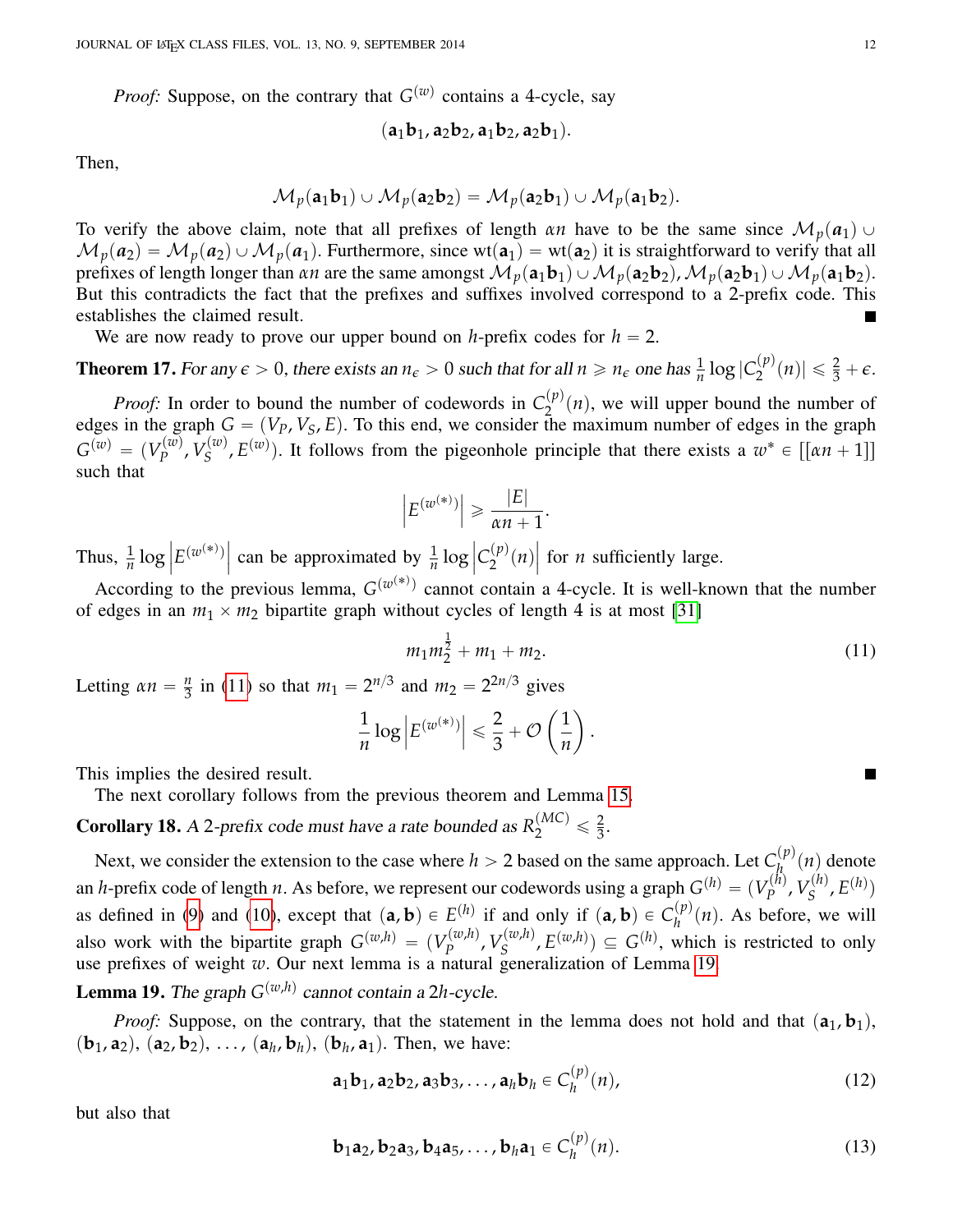Since all the prefixes in  $G^{(w,h)}$  have weight *w*, it is straightforward to verify that the set of codewords from [\(12\)](#page-11-3) and the set in [\(13\)](#page-11-4) have the same prefix composition multisets.

The next result follows from the same arguments used in Theorem [17](#page-11-0) and Corollary [18.](#page-11-5)

<span id="page-12-1"></span>**Theorem 20.** For odd h, 
$$
R_h^{(MC)} \leq \frac{h+1}{2h}
$$
. For even h,  $R_h^{(MC)} \leq 1 - \frac{1}{2} \left( \frac{1}{1 + \frac{1}{h}} \right)$ .

*Proof:* The results follows using the same arguments as those described in Theorem [17](#page-11-0) and by noting that the maximum number of edges in a  $m_1 \times m_2$  bipartite graph that does not contain a cycle of length 2*h* is at most  $(m_1 m_2)^{h+1} h + m_1 + m_2$  when *h* is odd [\[31\]](#page-23-8). For the case when *h* is even, the maximum number of edges is  $m_1^{\frac{k+2}{2k}} m_2^{\frac{1}{2}} + m_1 + m_2$  [\[31\]](#page-23-8).

We can see that the gap between our upper bound stated in the previous theorem and the best possible rate code achievable from the previous section (using a binary  $B_2$  sequence of rate at most 0.6) is at least .09 when  $h = 2$ . For larger h, this gap grows and for  $h = 4, 6, 8$ , the gap is .0882, .1815, and .2372, respectively.

For large *h*, the bound from Theorem [20](#page-12-1) implies that the maximum rate for any *h*-MC code is at most  $\frac{1}{2}$  whereas our lower bound converges to zero. However, for small *h*, the gap between the upper and lower bounds is significantly smaller. For example, when  $h = 2$  and  $h = 3$ , our upper bound equals  $\frac{2}{3}$ , whereas the lower bounds from the previous section equal  $\frac{1}{2}$  and  $\frac{1}{3}$ , respectively. For  $h = 4$ , the upper bound equals  $\frac{3}{5}$  whereas the lower bound equals  $\frac{1}{4}$ . We would like to point out that the result in our preprint and the short conference version of the paper contains an error on page 4 [\[32\]](#page-23-9) and that the claim that the lower and upper bound are asymptotically the same is incorrect.

As a final note, we observe that the work in [\[27\]](#page-23-10), [\[28\]](#page-23-6) also considered the case of nonbinary  $B_h$  codes for  $h = 2$ . The main result is that for a large enough alphabet, the maximum asymptotic rate of nonbinary  $B_2$  codes is at most  $\frac{1}{2}$ .

## V. ERROR MODELS AND ERROR-CORRECTION

<span id="page-12-0"></span>The MS/MS readout technique is error prone. Often, not all the masses of prefixes and suffixes are measured and/or reported. Furthermore, polymer fragmentation causes the loss of some atoms and create errors in the actual mass values; as a result, some fragments can gain or loose in mass value based on how the fragment was created.

Mass errors can lead to issues in the process of mixture reconstruction and hence, in what follows, we first describe common error patterns in MS/MS readouts and describe simple techniques that can be used to correct them. In all the described error-modes, as throughout the whole text, we tacitly assume that one can actually determine the length of the prefixes/suffixes based on their masses. This is possible if the masses of 0s and 1s differ significantly (for example, if the masses of the 1 or 0 molecules differ by at least *n*) or if other design criteria are met.

Converting practical mass errors into abstract error models is rather challenging. This is why we first describe how to model such errors, and in particular, errors that cannot be automatically detected and corrected. The focus of the first part is missing prefixes or suffixes. We start with the description of the effect of such errors on the process of reconstructing *a single string*, and then proceed to describe how missing string errors affect the reconstruction of *a mixture of multiple strings*. In both settings, we break up the discussion into two cases: One, in which we explain how to use the natural redundancy ensured by the presence of both prefixes and suffixes of the string to identify and correct errors; and another one, where we explain how to add controlled redundancy to mitigate the effect of MS/MS errors. In the latter case, we describe several simple error-control schemes that either add redundancy to the *B<sup>h</sup>* strings themselves, and/or use unequal error-protection for various substrings in the Dyck-*B<sup>h</sup>* codestrings as well. Furthermore, based on the approach that converts prefix/suffix masses into sums of codestrings, we introduce a straightforward idea for encoding that uses integrals and derivatives of strings.

Consider a prefix-suffix composition multiset  $\mathcal{M}(s)$  of a Dyck string **s** of length *n*. A single missing composition can be identified and corrected without coding redundancy: Since either  $\mathcal{M}_p(\mathbf{s})$  or  $\mathcal{M}_s(\mathbf{s})$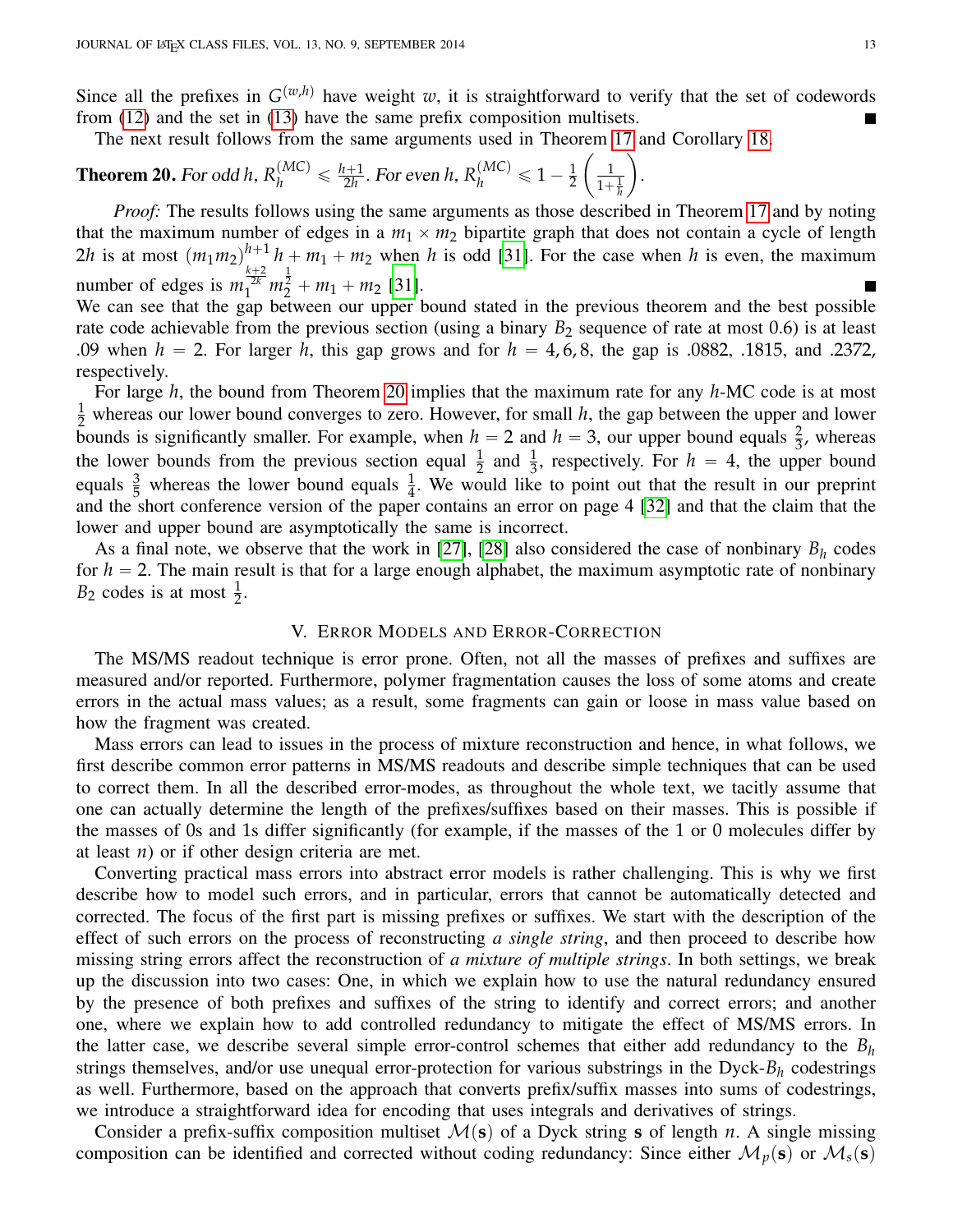are available for reconstruction, one of these two multisets will contain no errors and can consequently be used for error-free reconstruction. The following example illustrates that it is not always possible to reconstruct  $M(s)$  of a string **s** from an erroneous prefix-suffix composition multiset  $\tilde{M}(s)$  that contains two or more erasures if no redundancy is used.

<span id="page-13-0"></span>**Example 21.** Let  $\tilde{M}_p(\mathbf{s})$  and  $\tilde{M}_s(\mathbf{s})$  denote the prefix and suffix composition multisets of **s** with missing fragment errors, respectively. Furthermore, let  $\tilde{\mathcal{M}}(\mathbf{s}) = \tilde{\mathcal{M}}_p(\mathbf{s}) \cup \tilde{\mathcal{M}}_s(\mathbf{s})$ .

• Consider the string  $s = 111000$ . Given

$$
\tilde{\mathcal{M}} = \{1, 1^3, 01^3, 0^21^3, 0^31^3, 0^31^3, 0^31^2, 0^31, 0^3, 0^2, 0\},\
$$

one can immediately see that a prefix composition of length two is missing. Since the weight of the string is three and the suffix composition of length  $6 - 2 = 4$  is  $0<sup>3</sup>1$ , it is clear that the missing composition is  $1^2$ .

' Consider the same string, and the erroneous prefix-suffix composition multiset

$$
\tilde{\mathcal{M}} = \{1, 1^3, 01^3, 0^21^3, 0^31^3, 0^31^3, 0^31^2, 0^3, 0^2, 0\}.
$$

Clearly, the composition of a prefix of length two and a suffix of length four are missing. However, the constraints imposed by the prefix compositions 1 and  $1<sup>3</sup>$  imply that the composition of the prefix of length two is  $1^2$ . Similarly, the constraints imposed by suffix compositions  $0^31^2$  and  $0^3$  imply that the composition of the suffix of length four is  $0^31$ .

 $\bullet$  In the third example, let the string be  $\mathbf{s} = 110100$ , and the erroneous prefix-suffix composition multiset

$$
\tilde{\mathcal{M}} = \{1, 1^2, 01^2, 0^21^3, 0^31^3, 0^31^3, 0^31^2, 0^31, 0^2, 0\}.
$$

From M˜ *<sup>p</sup>* one can reconstruct the partial prefix 110*εε*0 (where '*ε*' denotes that the corresponding bit cannot be determined from the procedure described in Claim [1](#page-2-1)); similarly, from  $\tilde{M}_s$  one can reconstruct the partial suffix string 11*εε*00. By combining the partially reconstructed strings with erasures, we can easily recover the bits in all positions except for position four, and then using a process similar to the one described in the previous examples reconstruct  $\mathbf{s} = 110100$  and  $\mathcal{M}(\mathbf{s})$ .

• Next, let

$$
\tilde{\mathcal{M}} = \{1, 1^2, 01^3, 0^21^3, 0^31^3, 0^31^3, 0^31^2, 0^31, 0^2, 0\}.
$$

Note that both  $\mathcal{M}(111000)$  and  $\mathcal{M}(110100)$  are consistent with the erroneous composition multiset and hence reconstruction is impossible.

Based on Example [21,](#page-13-0) a number of observations are in place (any comment pertaining to prefixes also applies to suffixes and vice versa, due to symmetry).

- If  $\tilde{M}_p$  is such that prefix compositions of lengths  $i, i + 1, i + 2, \ldots, i + j 2$  are erased, while compositions of prefixes of length  $i - 1$ ,  $i + j - 1$  and  $i + j$  remain intact, then the bits  $i, i + 1, i +$  $2, \ldots, i + j, i + j - 1$  of the prefix string cannot be inferred using the technique describe in Claim [1.](#page-2-1) Such a prefix composition list is said to have a *contiguous erasure burst* of length *j*, starting at index *i*.
- If the weight of the prefix composition of length  $i 1$  is  $w_{i-1}$  and that of length  $i + j 1$  is  $w_{i+j-1}$ , then among the bits at positions  $i, i + 1, i + 2, \ldots, i + j - 2$ , exactly  $w_{i+j-1} - w_i$  are 1s, while the remaining bit values are 0s.

If M is missing *t* compositions, then either  $\mathcal{M}_p$  or  $\mathcal{M}_s$  is missing at most  $\left[\frac{t}{2}\right]$  $\frac{t}{2}$  compositions.

Thus, in the presence of *t* prefix-suffix erasures, one is always able to reconstruct the string with at most *t* missing bits. The erasures that occur in the prefix (suffix) strings are correlated and every erasure occurs as part of a contiguous burst of length  $\geq 2$ . By comparing the string reconstructed using prefixes with that using suffixes, certain types of erasures can be corrected as further illustrated in Example [22.](#page-14-0) In

 $\Box$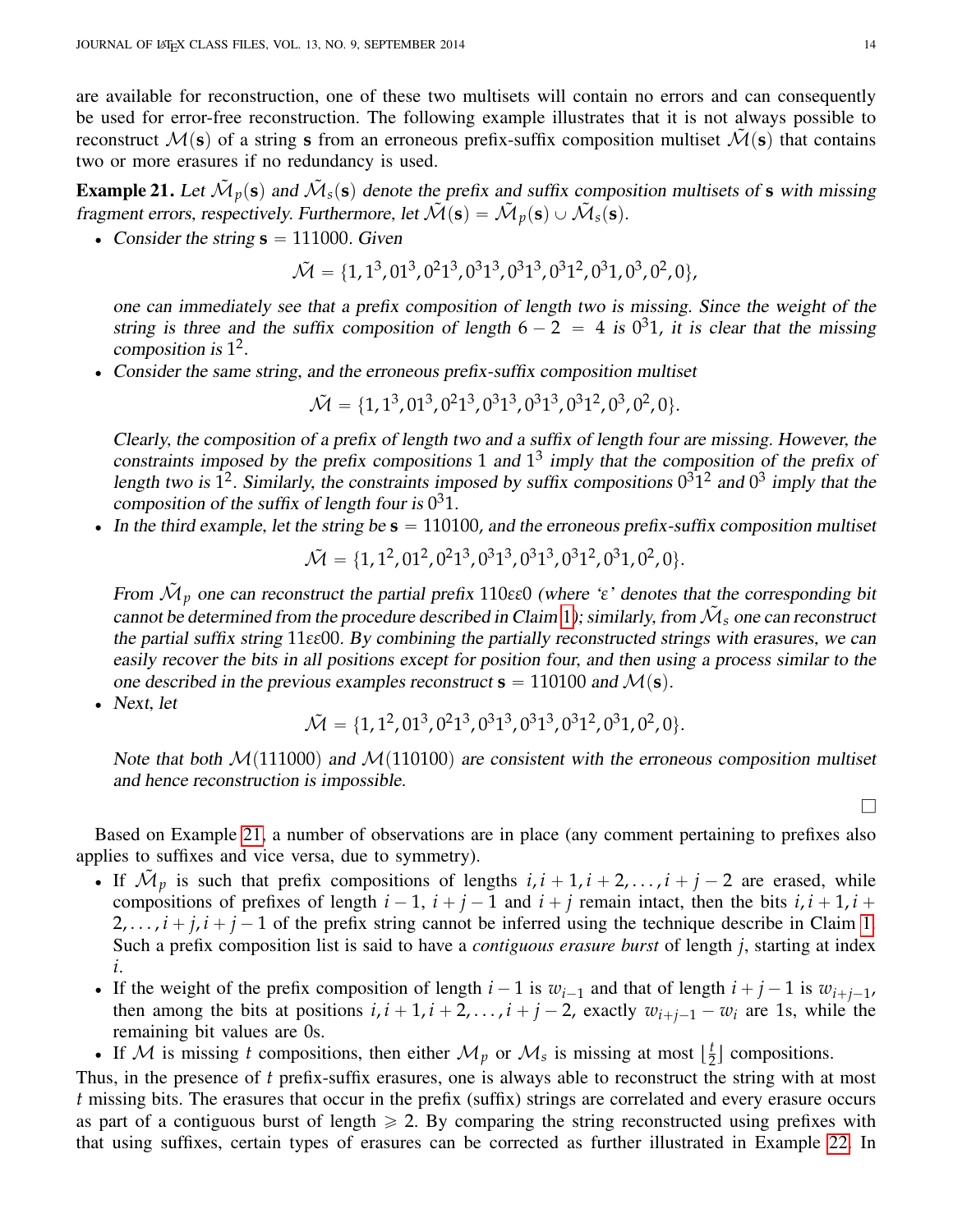summary, if at most  $t_p$  prefix compositions are missing, and at most  $t_s$  suffix compositions are missing, then one needs to correct not more than 2 min  $\{t_p, t_s\}$  erasures in the prefix (suffix) string, each occurring in a contiguous burst of length at least two. As will be shown Section [V-C,](#page-19-0) the length-two bursts can be completely eliminated from analysis and subsequent coding approaches by resorting to the use of integrals of strings, which amounts to running sums (over the reals) of the elements of the string [\[11\]](#page-22-6).

<span id="page-14-0"></span>**Example 22.** Let us revisit Example [21](#page-13-0). Given the following erroneous multiset of the string  $s = 110100$ ,

$$
\tilde{\mathcal{M}} = \{1, 1^2, 01^2, 0^21^3, 0^31^3, 0^31^3, 0^31^2, 0^31, 0^2, 0\},\
$$

from  $\tilde{M}_p$  we reconstructed 110εε0, and from  $\tilde{M}_s$  we reconstructed 11εε00. Using these two strings with erasures we were able to reconstruction the original string.

Next, assume that we are instead given the multiset  $\tilde{\mathcal{M}} = \{1, 1^2, 0^2 1^3, 0^3 1^3, 0^3 1^3, 0^3 1^2, 0^2, 0\}$ . From  $\tilde{\mathcal{M}}_p'$ we can reconstruct 11 $\varepsilon \varepsilon$ ε0, and from  $\tilde{M}_s$  we can reconstruct 1 $\varepsilon \varepsilon$ ε00. By combining the two reconstructions we can only recover 11 $\varepsilon$ *e*00. The multiset  $\tilde{\mathcal{M}}$  is consistent with both  $\mathcal{M}(111000)$  and  $\mathcal{M}(110100)$ .

A simple observation for the *t* missing prefix/suffix model is as follows. A missing prefix composition of length *i* can be recovered from a suffix composition of length  $n - i$ . Thus, the number of error patterns that can be corrected without additional coding redundancy, independent on the string being a Dyck string or not, is at least ˆ ˙ˆˆ ˙

$$
\sum_{i=0}^t \binom{n}{i} \binom{n-i}{t-i} \ge \binom{n}{\lfloor \frac{t}{2} \rfloor} \binom{n-\lfloor \frac{t}{2} \rfloor}{\lceil \frac{t}{2} \rceil}.
$$

This follows from the fact that we can choose  $0 \leq i \leq t$  missing masses in the prefix set, fix those *i* masses in the suffix set as "observed" and then select additional  $t - i$  missing masses from the remaining  $n - i$  suffixes.

Based on Example [22,](#page-14-0) and by noting that prefixes are red from the left, while suffixes are read from the right, define

 $\mathcal{I}_p = \{(i_p, j_p) \text{ s.t. } \text{the prefix string has a contiguous erasure burst of length } j_p \text{ starting at index } i_p\},\$ 

and

 $\mathcal{I}_s = \{(i_s, j_s) \text{ s.t. } \text{the suffix string has a contiguous erasure burst of length } j_s \text{ starting at index } i_s\}.$ 

The prefix string is said to have a *contiguous erasure overlap* of length  $\ell$  with the suffix string if there exists  $(i_p, j_p) \in \mathcal{I}_p$  and  $(i_s, j_s) \in \mathcal{I}_s$  such that  $j_s, j_p \geq \ell$  and either  $i_p \leq i_s$ ,  $(i_p + j_p - i_s) = \ell$  or  $i_s <$  $i_p$ ,  $(i_s + j_s - i_p) = \ell$ . We say that the prefix string and the suffix string erasures *do not overlap* if for all lengths  $\ell \geq 1$  the prefix string does not have a contiguous erasure overlap with that of the suffix string.

Claim 23. A Dyck string **s** can be reconstructed from the prefix-suffix composition multiset  $\mathcal{M}(s)$  without using error-correction redundancy if the missing prefixes and suffixes are such that

- The prefix string and the suffix string do not overlap; or,
- ' The prefix string has exactly one contiguous erasure overlap with the suffix string, and the overlap is of length one.

We next turn our attention to describing the effect of missing prefixes and suffixes on multistring reconstruction from the union of the underlying prefix-suffix composition multiset, and detection/correction strategies that may be used without resorting to controlled error-control redundancy.

As for the case of a single string, one missing prefix-suffix composition in  $M(\mathbf{s}_1) \cup M(\mathbf{s}_2) \cdots \cup M(\mathbf{s}_h)$ corresponding to the Dyck strings  $s_1, s_2, \ldots, s_h$  can be easily corrected as either the union of prefix composition multiset or the union of suffix composition multiset is error-free. But when more than one error is present, it is not always possible to reconstruct  $\mathcal{M}(s_1)\cup \mathcal{M}(s_2)\cdots \cup \mathcal{M}(s_h)$  from the union of the erroneous prefix-suffix composition multiset  $\mathcal{M}(\mathbf{s}_1) \cup \mathcal{M}(\mathbf{s}_2) \cdots \cup \mathcal{M}(\mathbf{s}_h)$  as illustrated below.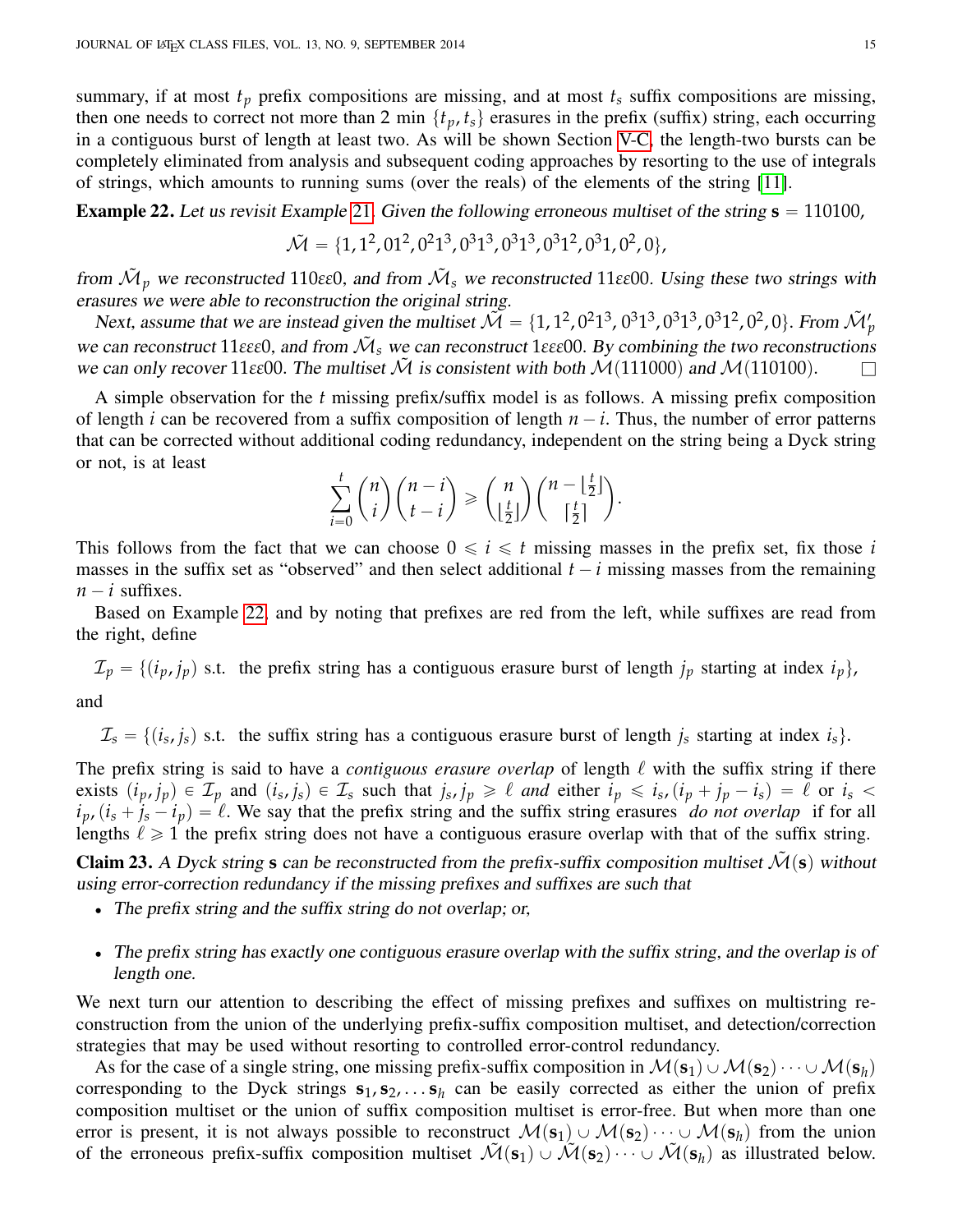Here, we find the following definitions useful. The partially reconstructed prefix of the sum of strings constructed from the union of erroneous prefix composition multisets using Claim [1](#page-2-1) is referred to the *partial prefix-sum string* and its analogue pertaining to suffixes is referred to the *partial suffix-sum string*.

# Example 24.

• Let us revisit Example [2](#page-2-2) under the assumption that we are given the erroneous multiset

M˜ p**t**1q YM˜ p**t**2q " t1, 1, 01, 1<sup>2</sup> , 01<sup>2</sup> , 0<sup>2</sup> 1 2 , 01<sup>3</sup> , 0<sup>2</sup> 1 3 , 0<sup>2</sup> 1 3 , 0<sup>3</sup> 1 3 , 0<sup>3</sup> 1 3 , 0<sup>3</sup> 1 3 , 0<sup>3</sup> 1 3 , 0<sup>3</sup> 1 2 , 0<sup>3</sup> 1 2 , 0<sup>2</sup> 1 2 , 0<sup>3</sup> 1, 0<sup>2</sup> 1, 0<sup>2</sup> 1, 01, 0<sup>2</sup>

Clearly, the composition of a prefix of length three is missing. Thus, using the union of the suffix composition multiset,

$$
\tilde{\mathcal{M}}_s(\mathbf{t}_1) \cup \tilde{\mathcal{M}}_s(\mathbf{t}_2) = \mathcal{M}_s(\mathbf{t}_1) \cup \mathcal{M}_s(\mathbf{t}_2) = \{0^31^3, 0^31^3, 0^31^2, 0^31^2, 0^21^2, 0^31, 0^21, 0^21, 01, 0^2, 0, 0\},\
$$

one can easily determine  $t_1 + t_2 = 211110$  $t_1 + t_2 = 211110$  $t_1 + t_2 = 211110$  using the procedure outlined in Example 2. If one were to use  $\tilde{M}_p(\mathbf{t}_1) \cup \tilde{M}_p(\mathbf{t}_2)$  instead, while setting aside the fact that a composition of length three is missing, the same procedure applied to the third symbol of  $t_1 + t_2$  would results in  $wt(01^2) - wt(01) - wt(1^2) =$  $-1$ , which is clearly indicative of an error. Negative values in the partial prefix-sum string or suffix-sum string is a clear indication of one or more missing compositions or composition errors in general.

' In the next example, we assume that we are given the following erroneous multiset instead

$$
\tilde{\mathcal{M}}(\mathbf{t}_1) \cup \tilde{\mathcal{M}}(\mathbf{t}_2) = \{1, 1, 01, 1^2, 01^2, 0^21^2, 01^3, 0^21^3, 0^21^3, 0^31^3, 0^31^3, 0^31^3, 0^31^2, 0^31^2, 0^21^2, 0^31, 0^21, 0^21, 01, 0^2, 0^31, 0^41, 0^51, 0^61, 0^71, 0^81, 0^91, 0^91, 0^91, 0^91, 0^91, 0^91, 0^91, 0^91, 0^91, 0^91, 0^91, 0^91, 0^91, 0^91, 0^91, 0^91, 0^91, 0^91, 0^91, 0^91, 0^91, 0^91, 0^91, 0^91, 0^91, 0^91, 0^91, 0^91, 0^91, 0^91, 0^91, 0^91, 0^91, 0^91, 0^91, 0^91, 0^91, 0^91, 0^91, 0^91, 0^91, 0^91, 0^91, 0^91, 0^91, 0^91, 0^91, 0^91, 0^91, 0^91, 0^91, 0^91, 0^91, 0^91, 0^91, 0^91, 0^91, 0^91, 0^91, 0^91, 0^91, 0^91, 0^91, 0^91, 0^91, 0^91, 0^91, 0^91, 0^91, 0^91, 0^91, 0^91, 0^91, 0^91, 0^91, 0^91, 0^91, 0^91, 0^91, 0^91, 0^91, 0^91, 0^91, 0^91, 0^91, 0^91, 0^91, 0^91, 0^91, 0^91, 0^91, 0^91, 0^91, 0
$$

It is once again easy to see that a prefix of length three and a suffix of length five are missing. Using the erroneous union of the prefix composition multisets,  $\mathcal{M}_p(\mathbf{t}_1) \cup \mathcal{M}_p(\mathbf{t}_2)$ , one can recover the partial prefix-sum 21 $\varepsilon$ ε10, and similarly, using the union of the suffix composition multisets,  $\tilde{\cal M}_s(t_1)$   $\cup$  $\tilde{M}_s(t_2)$ , one can recover the partial suffix-sum  $\varepsilon \varepsilon$ 1110. By combining the two partial sum, one can recover  $t_1 + t_2 = 211110$ . Note that the third bits in the two strings equal 0 and 1 *or* 1 and 0, implying that the correct prefix compositions of length three are either  $\{01^2, 01^2\}$  or  $\{1^3, 0^21\}$ . Since  $\{1^3, 0^21\} \cap \tilde{M}_p(\mathbf{t}_1) \cup \tilde{M}_p(\mathbf{t}_2) = \phi$ , one can conclude that the missing prefix composition is 01<sup>2</sup>. A similar line of reasoning may be used to recover the missing suffix composition  $0^31^2$ .

' In the third scenario, we are given the following erroneous multiset

$$
\tilde{\mathcal{M}}(\mathbf{t}_1) \cup \tilde{\mathcal{M}}(\mathbf{t}_2) = \{1, 1, 01, 1^2, 01^2, 0^21^2, 0^21^3, 0^21^3, 0^31^3, 0^31^3, 0^31^3, 0^31^2, 0^31^2, 0^21^2, 0^31, 0^21, 0^21, 01, 0^2, 0, 0\}
$$

Here, one prefix of length three and of length four is missing, as well as a suffix of length four and another of length five. Using the erroneous union of the prefix composition multisets,  $\tilde{\mathcal{M}}_p(\mathbf{t}_1) \cup \tilde{\mathcal{M}}_p(\mathbf{t}_2)$ one can recover the partial prefix-sum 21*εεε*0, and similarly using the union of the suffix composition multisets,  $\tilde{M}_s(t_1) \cup \tilde{M}_s(t_2)$ , one can recover the partial suffix-sum  $\epsilon \epsilon$  2110. By combining the two partial strings, we obtain  $t_1 + t_2 = 21\varepsilon 110$ . Since  $wt(t_1 + t_2) = wt(t_1) + wt(t_2) = 3 + 3 = 6$ , we must be that  $\mathbf{t}_1 + \mathbf{t}_2 = 211110$ . Hence, as for the case of a single string, one can recover the sum of the mixture strings even when both the partial prefix and suffix contain errors.

' In the last example to consider, assume that we are given the erroneous multiset

M˜ p**t**1q YM˜ p**t**2q " t1, 1, 01, 1<sup>2</sup> , 01<sup>2</sup> , 0<sup>2</sup> 1 2 , 01<sup>3</sup> , 0<sup>2</sup> 1 3 , 0<sup>2</sup> 1 3 , 0<sup>3</sup> 1 3 , 0<sup>3</sup> 1 3 , 0<sup>3</sup> 1 3 , 0<sup>3</sup> 1 3 , 0<sup>3</sup> 1 2 , 0<sup>3</sup> 1 2 , 0<sup>2</sup> 1 2 , 0<sup>3</sup> 1, 0<sup>2</sup> 1, 01, 0<sup>2</sup>

In this case, the prefix and suffix of length three are missing. Using the erroneous union of the prefix composition multisets,  $\tilde{\mathcal{M}}_p(\mathbf{t}_1) \cup \tilde{\mathcal{M}}_p(\mathbf{t}_2)$ , one can recover the partial prefix-sum 21 $\varepsilon$ ε10, and, similarly, using the union of the suffix composition multisets,  $\tilde{M}_s(t_1) \cup M'_s(t_2)$ , one can recover the partial suffix-sum 21*εε*10. However, for this case one cannot recover the missing compositions or the sum of the two input strings: Both  $\mathcal{M}(111000) \cup \mathcal{M}(101010)$  and  $\mathcal{M}(110100) \cup \mathcal{M}(101010)$  are consistent with the given input erroneous composition multiset.

l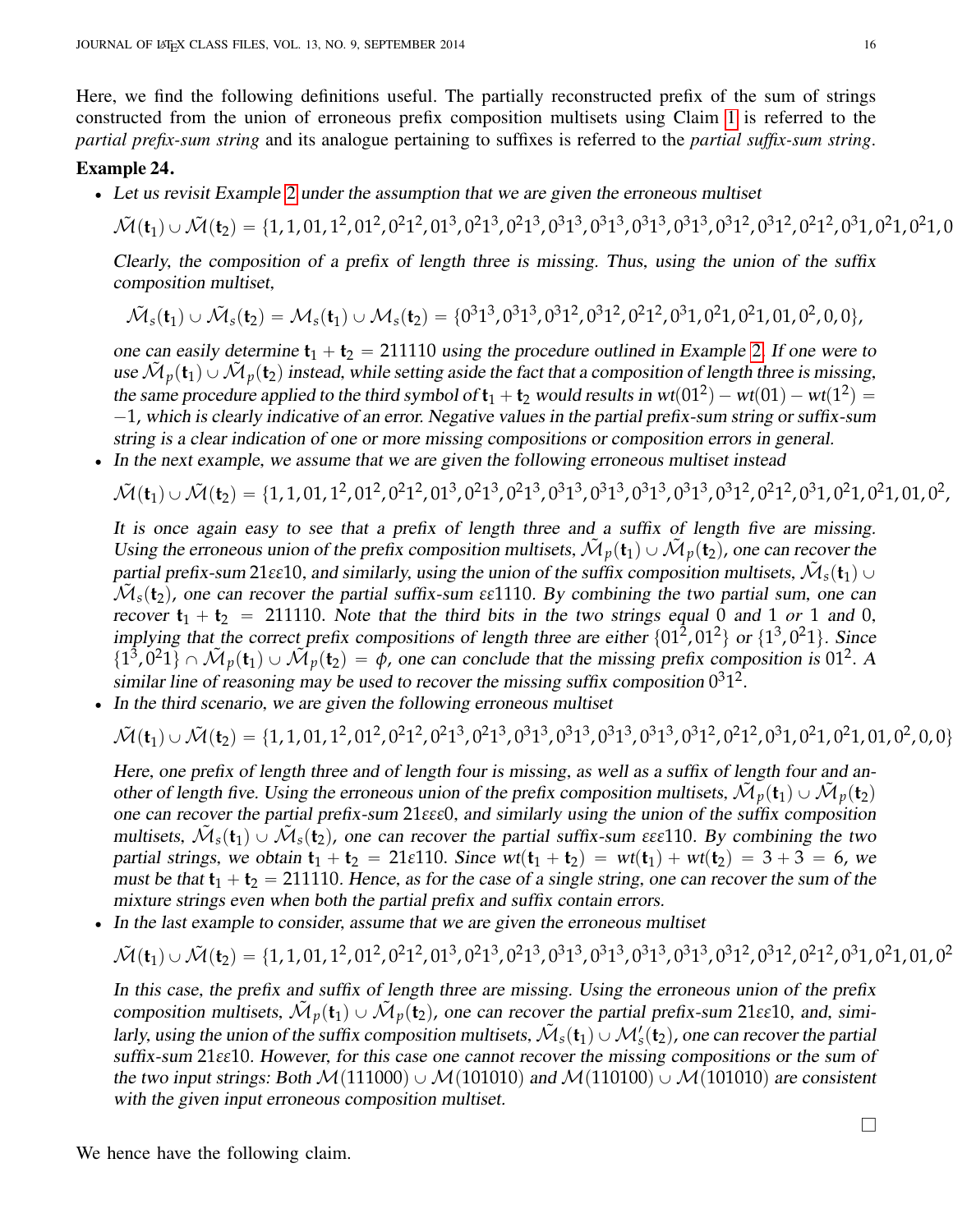Claim 25. The sum over the reals of *h* Dyck strings  $s_1, s_2, \ldots, s_h$  of length *n* can be reconstructed from the union of their prefix-suffix composition multiset with erasures  $\tilde{\mathcal{M}}(s_1) \cup \tilde{\mathcal{M}}(s_2) \cup \cdots \cup \tilde{\mathcal{M}}(s_h)$  if

1) The prefix sum string and the suffix sum string do not overlap; or,

2) The prefix sum string has exactly one contiguous erasure overlap with the suffix sum string, and the overlap is of length one.

As before, we remark that the multiset of all h prefix compositions of length  $1 \le i \le n$  can be recovered provided the complete multiset of *h* suffix compositions of length  $n - i$  is available. Hence, the number of error patterns that can be corrected without additional redundancy is at least the number of error patterns such that the missing prefix compositions of length *i* can be recovered from the complete set of suffix compositions of length  $n - i$  and vice-versa. To that end,

mpositions of length  $n - i$  and vice-versa. To that end,<br>1) Assume that erasures occur in compositions of exactly  $1 \le j \le t$  different lengths. There are  $\binom{n}{i}$ *j* different ways to choose these lengths.

2) For every  $i \in [n]$ , either the erasures are contained in the multiset of prefix compositions of length *i* or the multiset of suffix compositions of length  $n - i$ . Thus, there are  $2^j$  different prefix-suffix composition error patterns for the *j* different lengths.

3) An erroneous prefix-suffix composition multiset comprising strings of length *i* contains between 1 and *h* errors. Thus, the number of error patterns restricted to *j* composition lengths equals the number of positive solutions of the equation  $t = t_1 + t_2 + \cdots + t_j$ , such that  $t_1, t_2, \ldots, t_j \leq h$ , and is well known to positive<br>be  $\binom{t-1}{i-1}$  $j-1 \choose j-1$  provided that  $t \leq h$ .

Thus, assuming that the number of missing oligos is  $t \le h$  and by adding up all possible contributions for different choices of *j*, one can find a simple lower bound on the number of error patterns that be corrected without additional redundancy

$$
\sum_{j=0}^t \binom{n}{j} \binom{t-1}{j-1} 2^j = \sum_{j=0}^t \binom{n}{j} \binom{t-1}{t-j} 2^j.
$$

### *A. One-Step Error-Correction*

In what follows, we present a simple scheme that can correct up to *t* missing prefix-suffix composition errors. Recall that the  $B_h$  codebook  $S_h(n)$ , described in Sections II and III, can be constructed using the columns of a parity-check matrix of a code with minimum Hamming distance  $d \ge 2h + 1$ . The idea behind our error-correction technique is to ensure that the real-valued sum of every *h*-string subset of the code is an error-tolerant codestring. An approach to this problem was first proposed in [\[30\]](#page-23-11) for the purpose of designing signature codes for the noisy MAC problem (i.e., codes capable of correcting errors in the syndrome of a received word) and it consists of encoding the columns of a parity-check matrix  $\tilde{H}^{k \times n}$ , capable of correcting *h* substitution errors, using a linear binary code that can correct  $\lfloor \frac{t}{2} \rfloor$  $\frac{1}{2}$ substitution errors. Note that the parameter *t* can be chosen independently from the parameter *h* as long as  $\left\lfloor \frac{t}{2} \right\rfloor$  $\left(\frac{t}{2}\right) \leq k \leq n$ . For encoding purposes, the authors suggest using two binary BCH codes, so that  $\tilde{H}$  is the parity check matrix of a BCH code of designed distance  $\ge 2h + 1$ , while the parity-check matrix used to introduce error-control redundancy to the columns of  $\tilde{H}$  is also chosen according to a BCH code with dimension *k*, length *n* and redundancy not exceeding  $\left[\frac{t}{2}\right]$  $\frac{t}{2}$  log(*n* + 1), and capable of correcting at least  $\frac{t}{2}$  $\frac{t}{2}$  substitution errors. Here, and elsewhere in this section all logarithms are taken base two unless stated otherwise. Clearly, the only difference is that in our setting, we only encounter erasures in the coded strings (the augmented columns), and hence can handle *t* erasures.

Note that this construction, as pointed out by the authors, does not fully exploit the fact that addition is performed over the reals and not over the field  $\mathbb{F}_2$ . As in the previous construction,  $\hat{H}$  is the parity-check matrix of a binary *h* substitution error-correction code. But instead of using another binary code to protect the syndromes, [\[30\]](#page-23-11) suggests finding the smallest prime  $p > h$ , and using a linear code over  $\mathbb{F}_p$  (e.g., a Reed-Solomon code of length  $p - 1$ ) for the syndrome error-control redundancy. The dimension of the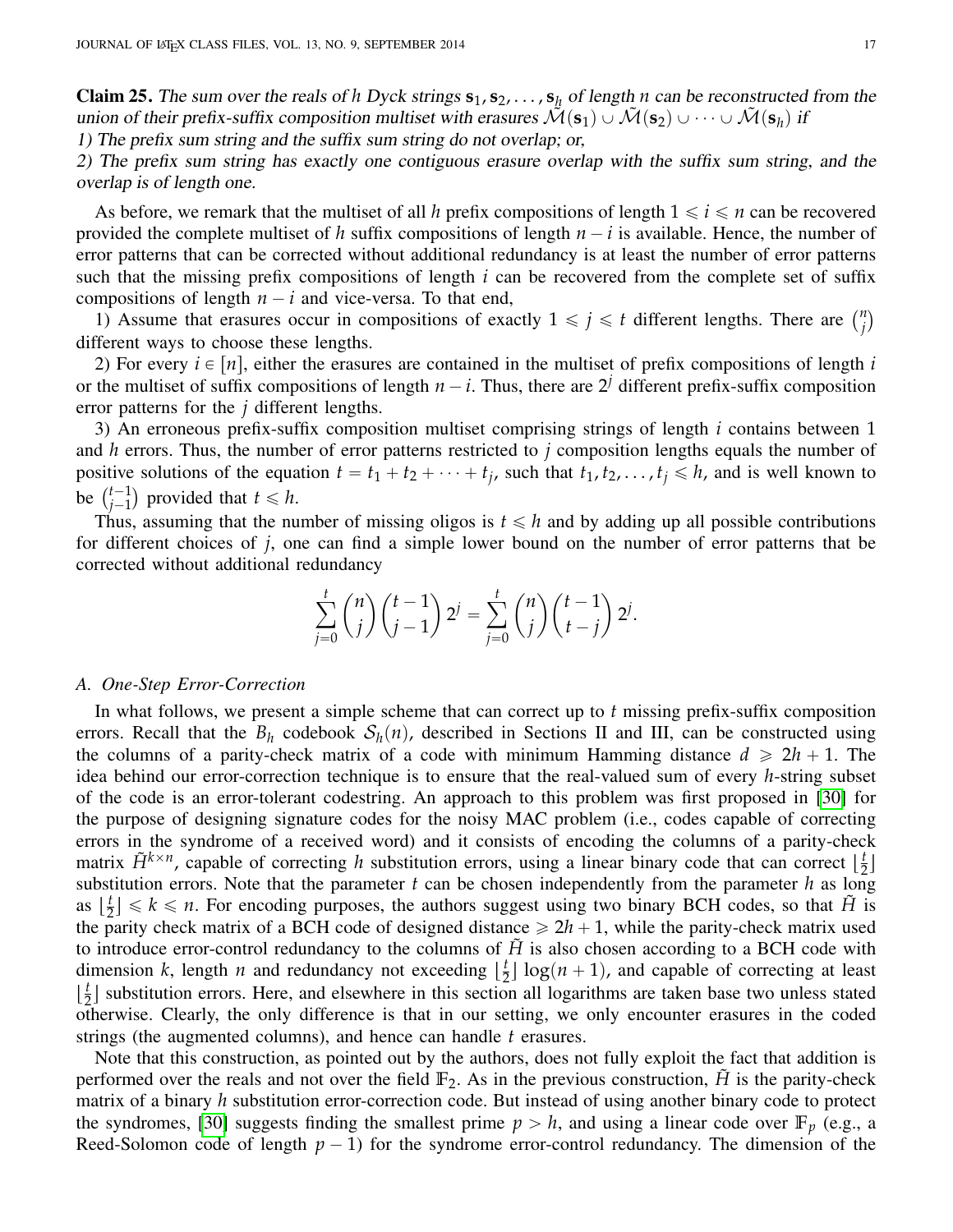latter code equals *n*, and it is required that the code be able to correct *t* substitution errors over the field  $\mathbb{F}_p$ . Since the redundancy is nonbinary, each symbol of the parity-check string is converted into a string of length  $\log(p+1)$ , representing the binary expansion of the symbol over  $\mathbb{F}_p$ . The binary expansions are stacked on top of each other according to the given parity-check string. The interesting observation is that, from the sum of the binary strings over the reals, one can clearly obtain the binary expansion of the symbols in the sum, and then generate the residues modulo *p* of the elements of the string to obtain the redundancy information needed for decoding. The obtained code is linear.

Henceforth, we use the value *N* to denote the length of the uniquely reconstructable strings *h-MC* with added error-control redundancy. It is not to be confused with the parameter *N* from Section [III](#page-3-0) and Figure [2](#page-6-0) as the notation is reused to avoid clutter. Also, as before, we let  $S_h(n)$  be a binary  $B_h$  code constructed using the parity-check matrix of a binary code with minimum Hamming distance  $\geq 2h + 1$  and to add the syndrome redundancy, we use a BCH code of appropriate parameters. The main observation leading to the discussion of our scheme is that due to our encoding method which uses the complementation/bit flipping procedure, we require an unequal error-protection scheme. Recall that the substring **r** used in the Impping procedure, we require an unequal error-protection scheme. Recan that the substring **1** used in the construction described in Section III is the indicator vector for substring (of length  $\sqrt{n}$  bits) flips. Errors in the **r** substring may clearly cause a burst of "complementation errors" due to the fact that **r** indicates if a string or its complement should be used. There are two approaches one can follow, by either encoding the string to handle a larger number of erasures independent on their location (the One-Step procedure) or by adding specialized redundancy to the **r** string (the Two-Step procedure).

The One-Step encoding method is illustrated in Figure [3](#page-18-0) and proceeds as follows:

- Each string  $\mathbf{s} \in S_h(n)$  is encoded using a BCH code into an intermediary string  $\mathbf{s}'$  of length *m*, capable of correcting  $t$  $\mathcal{O}_\beta$  $\overline{m}$  + 1) erasures. The redundancy required is at most  $\lceil \frac{t}{2} \rceil$  $\frac{1}{2}$   $\Big($  $\frac{18}{2}$  $(m + 1) \log(m + 1).$
- The intermediary string  $s'$  of length  $m$  is subsequently encoded via the balancing procedure described in Section [III.](#page-3-0) The encoded balanced string has length *N* and belongs to a *h-MC* code capable of correcting up to *t* composition erasures; here,  $N = m + \frac{17}{2}$ 2  $\frac{a_1}{a_2}$ *m* which is at most

$$
n + \lceil \frac{t}{2} \rceil (\sqrt{m} + 1) \log(m + 1) + \frac{17}{2} \sqrt{m}.
$$

The parameter *N* can be further bounded by above by

$$
n + \lceil \frac{t}{2} \rceil (\sqrt{n} + 1) \log n + \frac{17}{2} \sqrt{n} + \epsilon_n \sqrt{n} \left( \lceil \frac{t}{2} \rceil \log n + \frac{17}{2} \right) + \lceil \frac{t}{2} \rceil \delta_n,
$$
  
where  $\epsilon_n = \frac{\lceil \frac{t}{2} \rceil (\sqrt{m} + 1) \log(m + 1)}{2n}$  and  $\delta_n = \frac{\lceil \frac{t}{2} \rceil (\sqrt{m} + 1) \log(m + 1)}{n}$ .

As either the partial prefix-sum or the partial suffix-sum string has  $\leq t$ ?  $\overline{m}$  + 1), the binary sum of the input strings can be recovered correctly. The decoding procedure for strings involved in the sum is identical to the one as described in Section [III,](#page-3-0) and hence omitted.

#### *B. Two-Step Error-Correction*

As observed in the One-step scheme, errors in the substring **r** cause blocks of errors in the global As observed in the One-step scheme, errors in the substring I cause blocks of errors in the global string: Each erasure in **r** results in  $\sqrt{m}$  additional erasures, where *m* is the length of the approximately balanced strings. In order to overcome this issue in a more tailor-made manner, one can use unequal error-correction schemes that ensure that the binary sum of the **r** substring components across the input strings can be recovered independently from the rest of the string. The correctly reconstructed binary **r** sum can then be used for subsequent decoding of the complete collection of input strings. This Two-Step approach is illustrated in Figure [3.](#page-18-0)

As before, let  $S_h(n)$  be a binary  $B_h$  code constructed using the parity-check matrix of a code with minimum Hamming distance  $\geq 2h + 1$  (say, a BCH code). Furthermore, let N denote the overall length of the *h-MC* codestrings with added redundancy for mass error-correction. The encoding method is illustrated in Figure [3\)](#page-18-0) and proceeds as follows: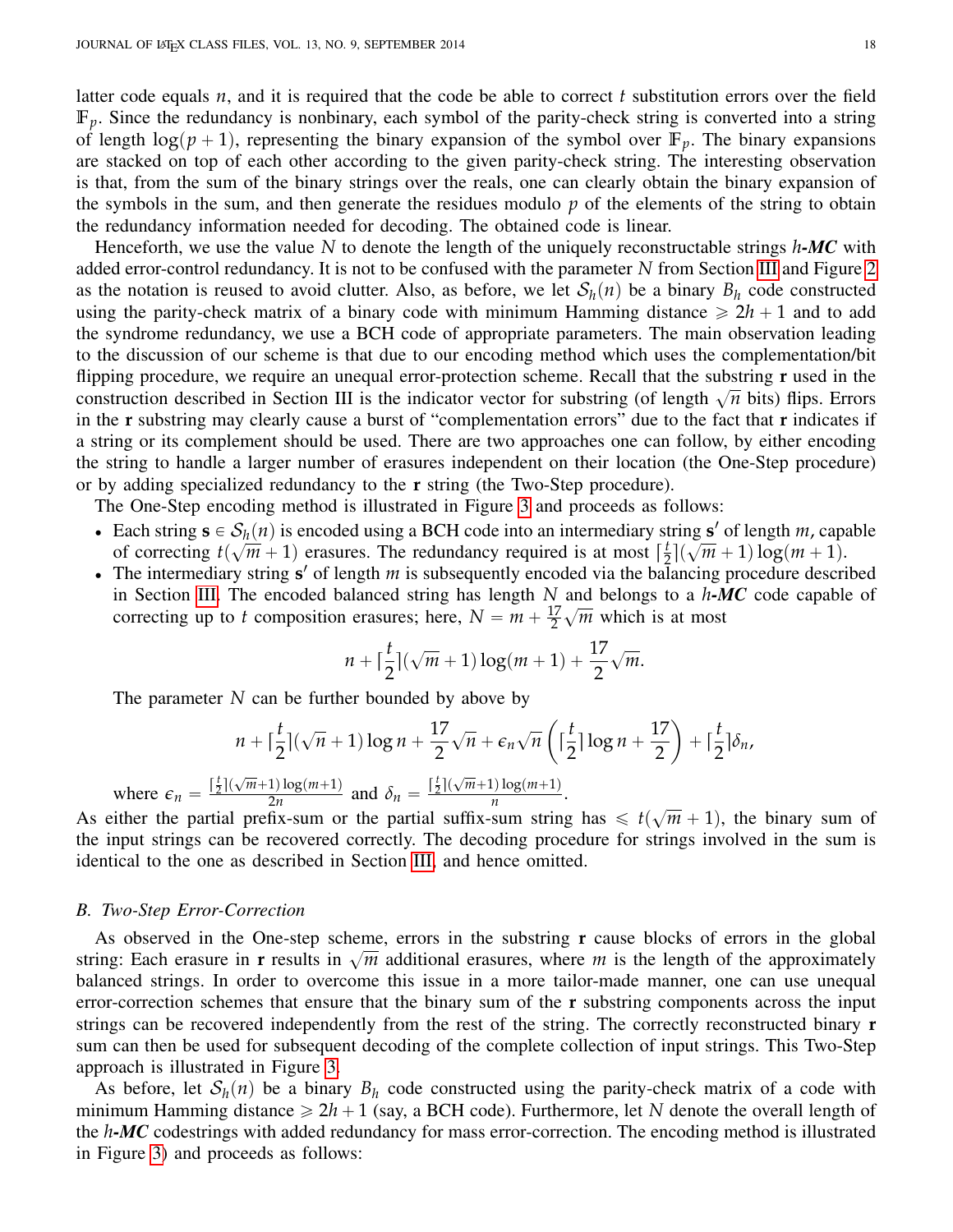<span id="page-18-0"></span>

Figure 3: Illustration of the error-correction procedure. Subfigure (a) describes the One-Step errorcorrection procedure.The string is encoded to handle the worst-case erasure scenario. Subsequently, the approximate balancing construction from Section [III](#page-3-0) is performed to generate a Dyck codestring. Note that  $\mathbf{v} = \mathbf{1}^{5/2\sqrt{m}} \mathbf{r} \mathbf{u}$  is as defined in Claim [8,](#page-6-1) and it pertains to the intermediary string  $\mathbf{s}'$ . Here,  $w = \text{wt}(\mathbf{v})$ . Subfigure (b) describes the Two-Step error-correction procedure. The string is encoded to be able to correct *t* erasures. The approximate balancing procedure from Section [III](#page-3-0) is performed to generate a Dyck string. In the next step, redundancy is added to the substring **r** that can be used to correct *t* erasures. To preserve the Dyck property, "balancing redundancy" **z** is appended to **r**, and additional bits are added to the prefix and suffix to obtain the desired codestring. Note that here  $\mathbf{v} = \mathbf{1}^{5/2\sqrt{m_1}}\mathbf{r}\mathbf{u}$  is as defined as in Claim [8,](#page-6-1) as applied to the intermediary string **s**<sup>*n*</sup> depicted in Subfigure (b). Once again, we have  $w = wt(v)$ .

• Each string  $\mathbf{s} \in S_h(n)$  is encoded into an intermediary strings **s**' of length  $m_1$  capable of correcting *t* erasures, using a BCH code. The redundancy required is at most  $t \log(m_1 + 1)$ , and

$$
m_1 \leqslant n + \lceil \frac{t}{2} \rceil \log(m_1 + 1).
$$

• Each intermediary string  $s'$  of length  $m_1$  is encoded into a Dyck string using the procedure described in Section [III,](#page-3-0) to arrive at a second intermediary string  $s''$  of length  $m_2$ , where

$$
m_2 = m_1 + \frac{17}{2} \sqrt{m_1}.
$$

- $\bullet$  The substring **r** of the intermediary string **s**" is encoded into a codestring **rr**' of total length  $m_3$ , capable of correcting *t* erasures. Let  $m_4 = m_3 - \sqrt{m_1}$  denote the length of **r'**. It is easy to see that  $m_4 \leqslant \lceil \frac{t}{2} \rceil \log(m_3 + 1).$
- Since the string has to be balanced,  $\mathbf{r}' = r_1'$  $T_1'r_2' \ldots r_{m_4}'$  is converted into  $z = r_1'$  $T_1 \bar{r}'_1 r'_2 \bar{r}'_2 \ldots r'_{m_4-1} \bar{r}'_{m_4},$ where  $\bar{r'}_i = 1 - r'_i$ *i* .
- ' The balanced redundancy **z** is appended to the **r** substring of the intermediary string **s**". Also, a bit 1 is added to the prefix of 1s and a bit 0 is appended to the suffix of 0s to preserve the Dyck property of the string.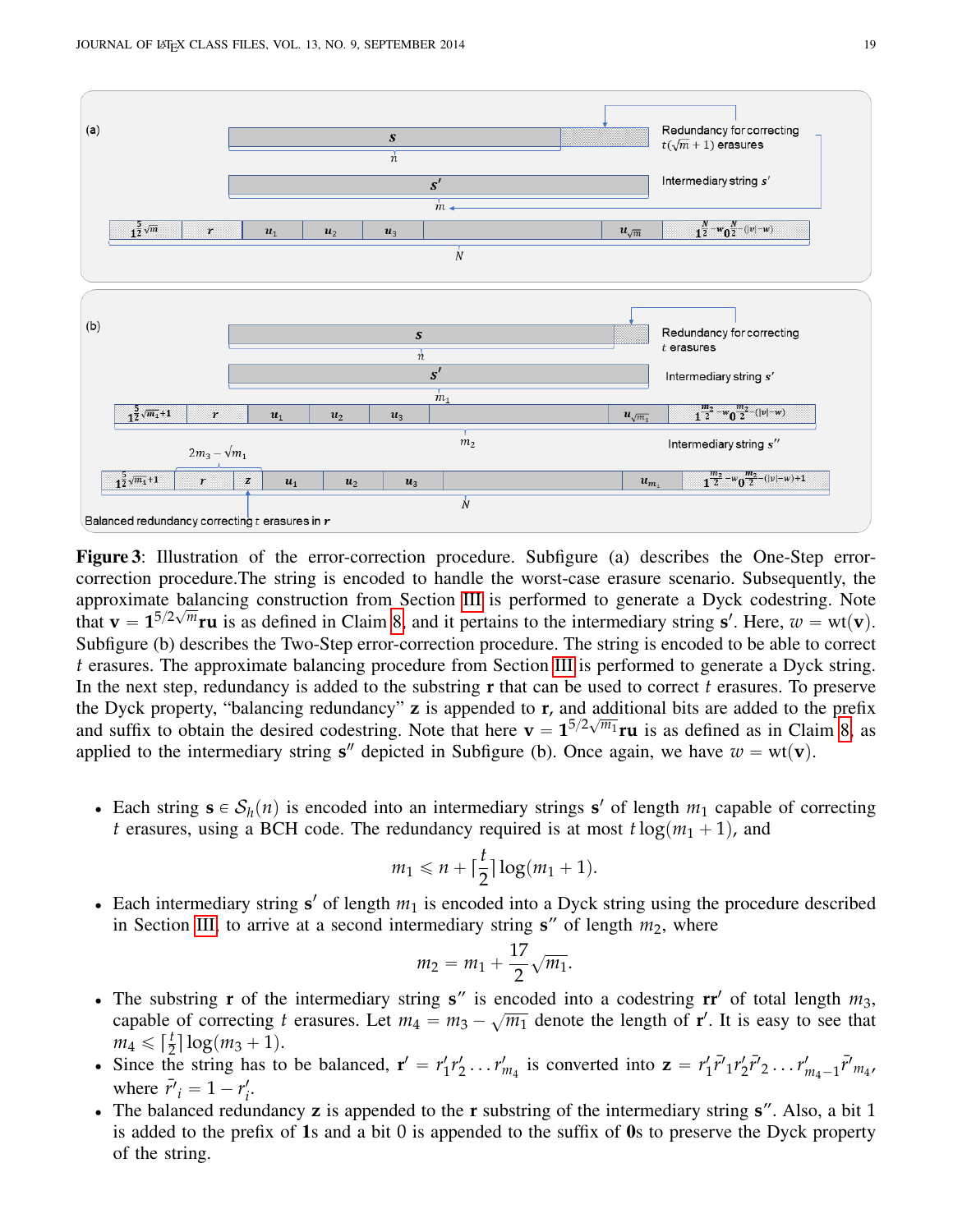The length of the coded string equals

$$
N = m_1 + \frac{17}{2}\sqrt{m_1} + 2(m_3 - \sqrt{m_1}) + 2,
$$

and upper-bounded in terms of the length *n* as

$$
n + \lceil \frac{t}{2} \rceil (\log n + \mu_n) + \frac{17}{2} \sqrt{n} (1 + \nu_n) + \lceil \frac{t}{2} \rceil (\log n + \mu_n) + 2\theta_n + 2.
$$
  
where  $\mu_n = \frac{\lceil \frac{t}{2} \rceil \log(m_1 + 1) + 1}{n}$ ,  $\nu_n = \frac{\lceil \frac{t}{2} \rceil \log(m_1 + 1)}{2n}$ , and  $\theta_n = \frac{t \log(m_3 + 1) + 1}{\sqrt{n + \lceil \frac{t}{2} \rceil \log(m_1 + 1)}}$ .

# <span id="page-19-0"></span>*C. Composition Error-Correction Using String Integrals*

One observation that is apparent from the previous examples is that erasures/errors caused in one mass propagate to one more error when used to reconstruct the real-valued sum of the strings. One simple means to mitigate this problem is to use running sums of symbols, in which case the errors cancel. A more precise explanation for how to perform encoding with this approach in mind is as follows.

Without loss of generality, suppose that  $t_p < t_s$ . In this case, it is always possible for the errors in the suffix string to be such that we receive no additional information by considering both the prefix and suffix string, and so the problem at hand becomes to recover **s** from a set of at most  $n - t_p$  prefix compositions.

<span id="page-19-1"></span>**Claim 26.** Suppose that  $C(n, d) \subseteq \mathbb{F}_2^n$  $\sum_{i=1}^{n}$  is a code with minimum Hamming distance  $d = \min\{t_p, t_s\} + 1$ . Let  $\mathbf{s} \in \mathbb{F}_2^n$  $\sum_{i=1}^{n}$  and fix wt(s) =  $w_0$ . Let  $\tilde{\mathcal{M}}_p(\mathbf{s})$  be the result of removing  $t_p$  compositions from  $\mathcal{M}_p(\mathbf{s})$ , and  $t_s$ compositions from  $\mathcal{M}_s(\mathbf{s})$ . Then, we can recover  $\mathbf{s} = s_1 s_2 \dots s_n \in \{0, 1\}^n$  from  $\tilde{\mathcal{M}}_p(\mathbf{s})$  provided that

$$
s_1
$$
  $(s_1 + s_2)$   $(s_1 + s_2 + s_3)$  ...  $\sum_{j=1}^{n} s_j \in C(n, d)$ .

*Proof:* Without loss of generality, assume that  $t_p = \min\{t_p, t_s\}$ . The result follows since for  $i \in [n]$ *Proof:* Without loss of generality, assume that  $t_p = \min\{t_p, t_s\}$ . The result follows since for  $t \in [n]$  the value of the *i*-th component in the string  $s_1$  ( $s_1 + s_2$ ) ( $s_1 + s_2 + s_3$ ) ...  $\sum_{j=1}^n s_j \in C(n, d)$  can be recovered by summing up the number of 1s (modulo 2) in the *i*-th prefix composition. The claim then follows since we know the lengths of the compositions that are missing from the set  $\tilde{\mathcal{M}}_p(\mathbf{s})$  and can follows since we know the lengths of the compositions that are missing frequence recover the string  $s_1$   $(s_1 + s_2)$   $(s_1 + s_2 + s_3)$   $\ldots$   $\sum_{j=1}^n s_j$ , where  $s \in \mathbb{F}_2^n$  $n_2$ , from which **s** can be then determined uniquely. Note that for the case that  $t_s = \min\{t_p, t_s\}$ , since the weight of **s** is known, a missing composition of a prefix of length *i* can be recovered from the known composition of a suffix of length  $n - i$ . Thus,  $t_p + t_s$  missing compositions in  $\tilde{\mathcal{M}}_p(\mathbf{s})$  can be recovered from  $\tilde{\mathcal{M}}_s(\mathbf{s})$  and  $w_0$ . This concludes the proof.

Using the result of Claim [26,](#page-19-1) we can encode our mixture-strings using the following encoding technique:

- Given a string  $s \in \{0, 1\}^n$ , construct  $I(s) = s_1(s_1 + s_2)(s_1 + s_2 + s_3) \dots (s_1 + s_2 + \dots + s_n) =$  $I(\mathbf{s})_1 I(\mathbf{s})_2 \ldots I(\mathbf{s})_n$ .
- Encode  $I(s)$  using a BCH code such that the resulting string  $I(s)R'(s)$ , where  $R'(s)$  denotes the redundancy bits, is of length *m* and can correct  $\left[\frac{t}{2}\right]$  $\frac{t}{2}$  erasures. To ensure that the redundancy is itself properly balanced, we write  $R(\mathbf{r})_1 = R'(\mathbf{r})_1 + I(\mathbf{r})_1$ ;  $R(\mathbf{r})_{2i} = R(\mathbf{r})_{2i} = 1 - R(\mathbf{r})_{2i}$ , and  $R(\mathbf{r})_{2i+1} =$  $R'(\mathbf{r})_i + R'(\mathbf{r})_{i+1} + R(\mathbf{r})_{2i}$ , for all  $i \in [m - n - 1]$ , where *m*, *n* are as described in the encoding scheme of Section [V-C.](#page-19-0)
- Encode **s** as  $sR(s)$ .

To apply the above procedure, we need to be able to partition the prefix and suffix compositions of the **s** $R(s)$ . This is easily achieved when **s** $R(s)$  is a substring of a Dyck string such that the composition of the prefix preceding the  $sR(s)$ -substring in the Dyck string is known. In particular, since the substring  $sR(s)$  occurs after the runlength of 1s in the construction of Section [III,](#page-3-0) the prefix compositions of the constructed string  $sR(s)$  can be recovered by subtracting the weight of the leading runlength of 1s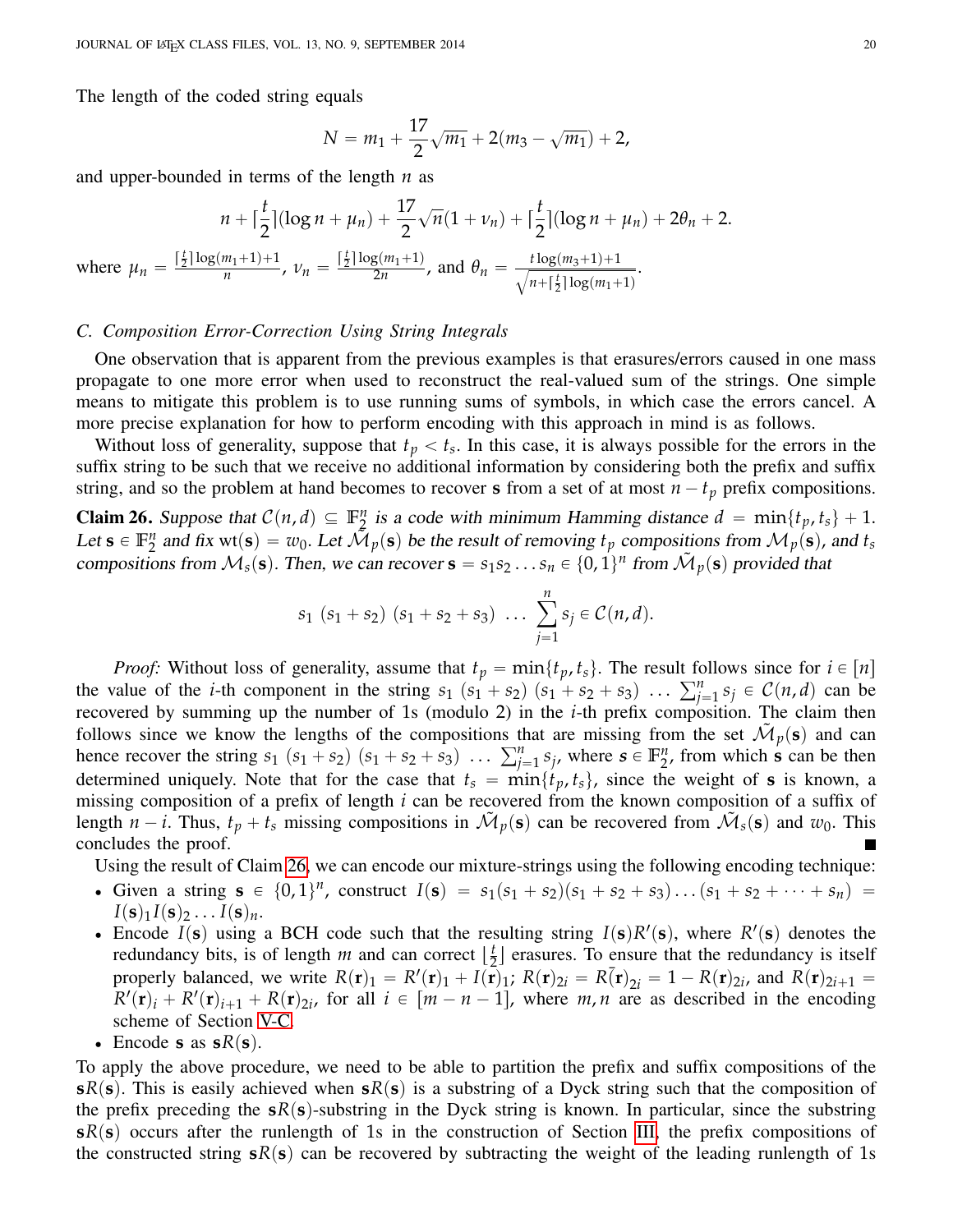from the corresponding compositions. Consequently,  $sR(s)$  satisfies the conditions of Claim [26](#page-19-1) and the code is linear. Thus, the binary sum of multiple strings constructed using this technique also satisfies the conditions supporting Claim [26.](#page-19-1)

In conclusion, the *t*-erasure-correcting Two-Step procedure can be replaced by the  $\left\lfloor \frac{t}{2} \right\rfloor$  $\frac{t}{2}$  error-correcting technique outlined above. This results in an overall reduction of the redundancy by a factor of two, but adds to the encoding complexity.

# *D. Correcting prefix-suffix mass substitution errors*

We now briefly turn our attention to describing how substitution errors in prefix-suffix compositions influence the reconstruction process. As already pointed out, in practice we often observe a larger mass being reported as a smaller mass due to losses of atoms during the fragmentation process. Such errors can be modeled as *asymmetric errors* in which a bit equal to 1 in a prefix or suffix compositions is replaced by a 0. For convenience, we refer to such errors as *mass reducing substitution* errors. In the previous exposition, we illustrated the fact that the union of the prefix-suffix composition multisets and the sum of the input Dyck strings can be recovered even in the presence of a single erasure without additional redundancy. However, the same is not always true for mass reducing substitution errors, and hence the problem of correcting such errors is significantly more challenging. We illustrate this issue in Example [27.](#page-20-0)

#### <span id="page-20-0"></span>Example 27.

1) Consider the following codebook of Dyck strings  $\{110100, 101010, 110010, 111000\}$ , and select  $t_1 =$ 111000,  $t_2$  = 110100. The error-free union of the prefix-suffix multisets of the strings equals

$$
\mathcal{M}(\mathbf{t}_1) \cup \mathcal{M}(\mathbf{t}_2) = \{1, 1, 1^2, 1^2, 1^3, 01^2, 01^3, 01^3, 0^21^3, 0^21^3, 0^31^3, 0^31^3, 0^31^3, 0^31^2, 0^31^2, 0^31^2, 0^31^1, 0^31^1, 0^3, 0^21^2, 0^31^3, 0^41^2, 0^51^3, 0^61^4, 0^71^4, 0^81^4, 0^91^4, 0^91^4, 0^91^4, 0^91^4, 0^91^4, 0^91^4, 0^91^4, 0^91^4, 0^91^4, 0^91^4, 0^91^4, 0^91^4, 0^91^4, 0^91^4, 0^91^4, 0^91^4, 0^91^4, 0^91^4, 0^91^4, 0^91^4, 0^91^4, 0^91^4, 0^91^4, 0^91^4, 0^91^4, 0^91^4, 0^91^4, 0^91^4, 0^91^4, 0^91^4, 0^91^4, 0^91^4, 0^91^4, 0^91^4, 0^91^4, 0^91^4, 0^91^4, 0^91^4, 0^91^4, 0^91^4, 0^91^4, 0^91^4, 0^91^4, 0^91^4, 0^91^4, 0^91^4, 0^91^4, 0^91^4, 0^91^4, 0^91^4, 0^91^4, 0^91^4, 0^91^4, 0^91^4, 0^91^4, 0^91^4, 0^91^4, 0^91^4, 0^91^4, 0^91^4, 0^91^4, 0^91^4, 0^91^4, 0^91^4, 0^91^4, 0^91^4, 0^91^4, 0^91^4, 0^9
$$

Using the defining property of Dyck strings, from  $\mathcal{M}(\mathfrak{t}_1) \cup \mathcal{M}(\mathfrak{t}_2)$  one can reconstruct the multisets

$$
\mathcal{M}_p(\mathbf{t}_1) \cup \mathcal{M}_p(\mathbf{t}_2) = \{1, 1, 1^2, 1^2, 1^3, 01^2, 01^3, 01^3, 0^21^3, 0^21^3, 0^31^3, 0^31^3\}
$$

and

$$
\mathcal{M}_s(\textbf{t}_1) \cup \mathcal{M}_s(\textbf{t}_2) = \{0^31^3, 0^31^3, 0^31^2, 0^31^2, 0^31^1, 0^31^1, 0^3, 0^21, 0^2, 0^2, 0, 0\}.
$$

Now, assume that one composition in the union,  $1^2$ , is erroneously read as  $0^2$ . Thus, in the presence of such an error, we obtain a different partition of compositions into prefix and suffix sets,

$$
\mathcal{M}_p(\mathbf{t}_1) \cup \mathcal{M}_p(\mathbf{t}_2) = \{1, 1, 1^2, 1^3, 01^2, 01^3, 01^3, 0^21^3, 0^21^3, 0^31^3, 0^31^3\},
$$
  

$$
\mathcal{M}_s(\mathbf{t}_1) \cup \mathcal{M}_s(\mathbf{t}_2) = \{0^31^3, 0^31^3, 0^31^2, 0^31^2, 0^31^1, 0^31^1, 0^3, 0^21, 0^2, 0^2, 0^2, 0, 0\}.
$$

If it were known a priori that at most one mass reducing substitution error occurred, then an immediate conclusion would be that the composition of a prefix of length two was erroneously read as a suffix. Noting that the suffix compositions of the Dyck strings of length  $n-2 = 4$  are  $0<sup>3</sup>1<sup>1</sup>$ ,  $0<sup>3</sup>1<sup>1</sup>$ , it must be that the correct prefix compositions of length 2 are  $1^2$  and  $1^2$ . Thus, from the corrected multiset

$$
\mathcal{M}_p(\mathbf{t}_1) \cup \mathcal{M}_p(\mathbf{t}_2) = \{1, 1, 1^2, 1^2, 1^3, 01^2, 01^3, 01^3, 0^21^3, 0^21^3, 0^31^3, 0^31^3\},
$$

one can easily compute  $t_1 + t_2 = 221100$ .

2) Next, consider the strings  $t_2 = 110100$  and  $t_3 = 110010$ . Their error-free union of prefix-suffix multisets is given by

$$
\mathcal{M}(\mathbf{t}_2) \cup \mathcal{M}(\mathbf{t}_3) = \{1, 1, 1^2, 1^2, 01^2, 01^2, 01^3, 0^21^2, 0^21^3, 0^21^3, 0^31^3, 0^31^3, 0^31^3, 0^31^2, 0^31^2, 0^31^2, 0^31^1, 0^31^1, 0^21, 0^31^2, 0^41, 0^51^2, 0^61^2, 0^71^2, 0^81^2, 0^91^2, 0^91^2, 0^91^2, 0^91^2, 0^91^2, 0^91^2, 0^91^2, 0^91^2, 0^91^2, 0^91^2, 0^91^2, 0^91^2, 0^91^2, 0^91^2, 0^91^2, 0^91^2, 0^91^2, 0^91^2, 0^91^2, 0^91^2, 0^91^2, 0^91^2, 0^91^2, 0^91^2, 0^91^2, 0^91^2, 0^91^2, 0^91^2, 0^91^2, 0^91^2, 0^91^2, 0^91^2, 0^91^2, 0^91^2, 0^91^2, 0^91^2, 0^91^2, 0^91^2, 0^91^2, 0^91^2, 0^91^2, 0^91^2, 0^91^2, 0^91^2, 0^91^2, 0^91^2, 0^91^2, 0^91^2, 0^91^2, 0^91^2, 0^91^2, 0^91^2, 0^91^2, 0^91^2, 0^91^2, 0^91^2, 0^91^2, 0^91^2, 0^91^2, 0^91^2, 0^91^2, 0^91^2, 0^91^2, 0^91^2, 0^91^2, 0^91^2, 0^91^2, 0^91^2, 0^91^2, 0
$$

Using once again the defining properties of Dyck strings, from  $\mathcal{M}(\mathbf{t}_1) \cup \mathcal{M}(\mathbf{t}_2)$  we can reconstruct the multisets

$$
\mathcal{M}_p(\mathbf{t}_2) \cup \mathcal{M}_p(\mathbf{t}_3) = \{1, 1, 1^2, 1^2, 01^2, 01^2, 01^3, 0^21^2, 0^21^3, 0^21^3, 0^31^3, 0^31^3\}
$$

 $\ddot{\phantom{0}}$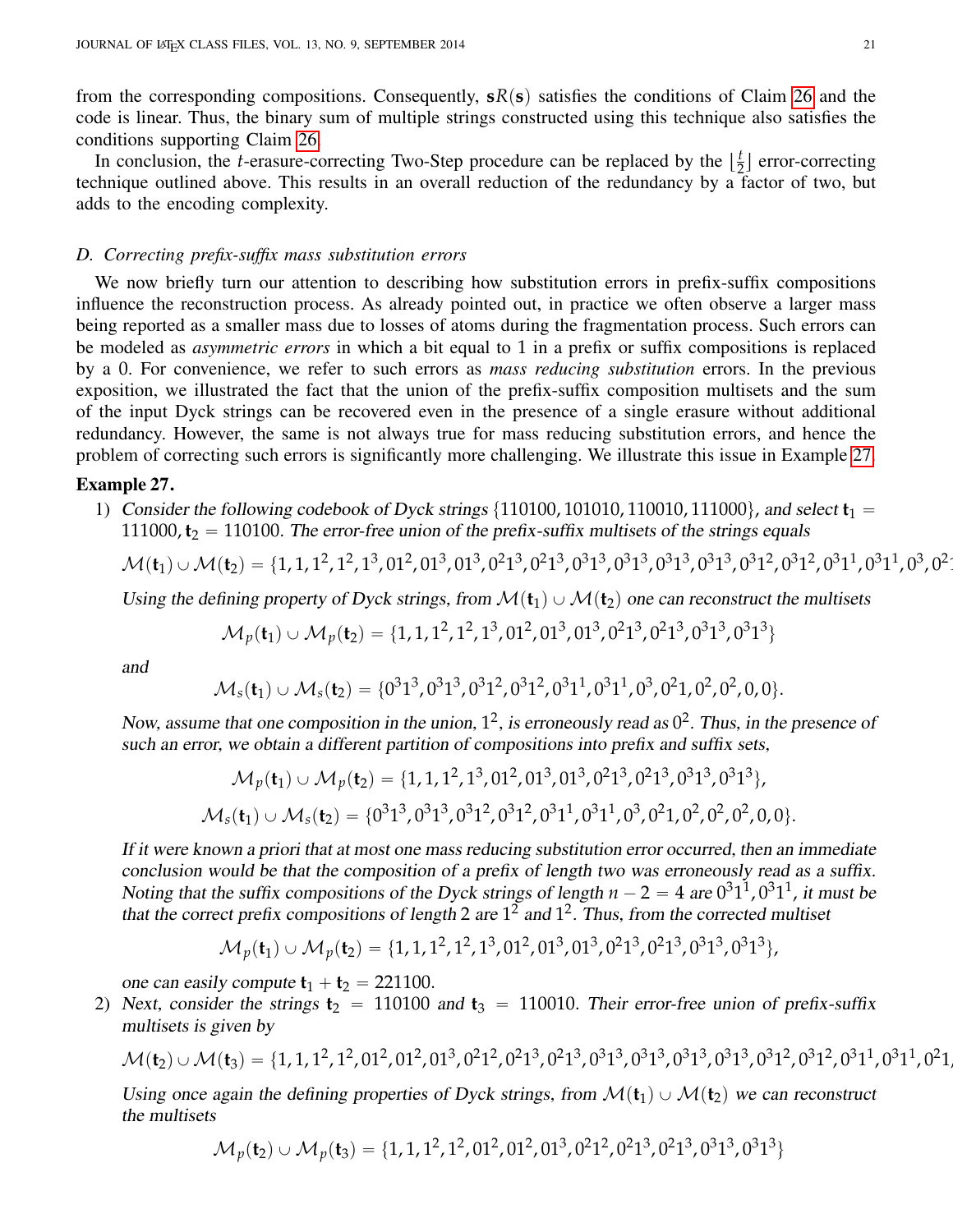and

$$
\mathcal{M}_s(\mathbf{t}_2) \cup \mathcal{M}_s(\mathbf{t}_3) = \{0^31^3, 0^31^3, 0^31^2, 0^31^2, 0^31^1, 0^31^1, 0^21, 0^21, 0^2, 01, 0, 0\}.
$$

In addition, let us also examine the strings  $t_1 = 111000$  and  $t_3 = 110010$ . Their error-free union of prefix-suffix multiset is given by

Mp**t**1q YMp**t**3q " t1, 1, 1<sup>2</sup> , 1<sup>2</sup> , 1<sup>3</sup> , 01<sup>2</sup> , 01<sup>3</sup> , 0<sup>2</sup> 1 2 , 0<sup>2</sup> 1 3 , 0<sup>2</sup> 1 3 , 0<sup>3</sup> 1 3 , 0<sup>3</sup> 1 3 , 0<sup>3</sup> 1 3 , 0<sup>3</sup> 1 3 , 0<sup>3</sup> 1 2 , 0<sup>3</sup> 1 2 , 0<sup>3</sup> 1 1 , 0<sup>3</sup> 1 1 , 0<sup>3</sup> , 0<sup>2</sup>

In this case,

$$
\mathcal{M}_p(\mathbf{t}_2) \cup \mathcal{M}_p(\mathbf{t}_3) = \{1, 1, 1^2, 1^2, 1^3, 01^2, 01^3, 0^21^2, 0^21^3, 0^21^3, 0^31^3, 0^31^3\},
$$
  

$$
\mathcal{M}_s(\mathbf{t}_1) \cup \mathcal{M}_s(\mathbf{t}_3) = \{0^31^3, 0^31^3, 0^31^2, 0^31^2, 0^31^1, 0^31^1, 0^3, 0^21, 0^2, 01, 0, 0\}.
$$

Given the erroneous union of prefix-suffix composition multiset of two strings

$$
\{1, 1, 1^2, 1^2, 0^3, 01^2, 01^3, 0^21^2, 0^21^3, 0^21^3, 0^31^3, 0^31^3, 0^31^3, 0^31^2, 0^31^2, 0^31^2, 0^31^1, 0^31^1, 0^21, 0^21, 0^2, 01, 0, 0\},\
$$

the following scenarios are possible:

a) In  $\mathcal{M}(\mathbf{t}_2) \cup \mathcal{M}(\mathbf{t}_3)$ , the prefix composition  $01^2$  was changed to  $0^3$ , or b) In  $\mathcal{M}(\mathbf{t}_1) \cup \mathcal{M}(\mathbf{t}_3)$ , the prefix composition 1<sup>3</sup> was changed to 0<sup>2</sup>1. Thus, in the presence of even a single mass reducing composition error, without additional coding redundancy, neither the union of the prefix-suffix composition multiset nor the sum of the strings can be uniquely reconstructed.

3) In the final example, let us revisit the strings  $t_2 = 110100$  and  $t_3 = 110010$ . Given the erroneous composition multiset

$$
\tilde{\mathcal{M}}(t_2) \cup \tilde{\mathcal{M}}(t_3) = \{1, 1, 1^2, 01, 01^2, 01^2, 01^3, 0^21^2, 0^21^3, 0^21^3, 0^31^3, 0^31^3, 0^31^3, 0^31^2, 0^31^2, 0^31^2, 0^31^1, 0^31^1, 0^21^2, 0^31^3, 0^41^2, 0^51^3, 0^61^4, 0^71^2, 0^81^2, 0^91^2, 0^91^2, 0^91^2, 0^91^2, 0^91^2, 0^91^2, 0^91^2, 0^91^2, 0^91^2, 0^91^2, 0^91^2, 0^91^2, 0^91^2, 0^91^2, 0^91^2, 0^91^2, 0^91^2, 0^91^2, 0^91^2, 0^91^2, 0^91^2, 0^91^2, 0^91^2, 0^91^2, 0^91^2, 0^91^2, 0^91^2, 0^91^2, 0^91^2, 0^91^2, 0^91^2, 0^91^2, 0^91^2, 0^91^2, 0^91^2, 0^91^2, 0^91^2, 0^91^2, 0^91^2, 0^91^2, 0^91^2, 0^91^2, 0^91^2, 0^91^2, 0^91^2, 0^91^2, 0^91^2, 0^91^2, 0^91^2, 0^91^2, 0^91^2, 0^91^2, 0^91^2, 0^91^2, 0^91^2, 0^91^2, 0^91^2, 0^91^2, 0^91^2, 0^91^2, 0^91^2, 0^91^2, 0^91^2, 0^91^2, 0^91^2, 0^91^2, 0^91^2, 0^91^2, 0^91^2
$$

one can recover

$$
\tilde{\mathcal{M}}_p(\mathbf{t}_2) \cup \tilde{\mathcal{M}}_p(\mathbf{t}_3) = \{1, 1, 1^2, 01, 01^2, 01^2, 01^3, 0^21^2, 0^21^3, 0^21^3, 0^31^3, 0^31^3\}
$$

and

$$
\tilde{\mathcal{M}}_s(\textbf{t}_2) \cup \tilde{\mathcal{M}}_s(\textbf{t}_3) = \{0^31^3, 0^31^3, 0^31^2, 0^31^2, 0^31^1, 0^31^1, 0^21, 0^21, 0^2, 01, 0, 0\}.
$$

Noting that the prefix compositions  $1^2$ , 01 are not compatible with the suffix compositions  $0^31^1$ ,  $0^31^1$ , we conclude that one of these four compositions must be in error. Hence, either the prefix sum string 211110 or the suffix sum string 220110 is correct and we can examine both settings to determine the possible solutions.

 $\Box$ 

1

In summary, the examples above illustrate that a single mass reducing error can always be detected but not necessarily corrected. For the special case where a composition of a prefix or suffix of length *i* is replaced by the composition of a prefix or suffix of the same length, a simple modification to the coding technique described for correcting *t* mass erasures can be used to correct *t* mass substitution errors. To this end, we make the following two observations.

Although based on the pigeon-hole principle it is true that in the either the union of the prefix composition multisets or the union of the suffix composition multisets is such that it contains at most  $\lfloor \frac{t}{2} \rfloor$  $\frac{1}{2}$ mass reducing errors, it is not possible to identify which of the two multisets contains fewer errors. As a result, the Two-Step encoding procedure has to involve a *h-MC* code capable of correcting *t* substitution errors. This results in a four times higher redundancy compared to that used for correcting missing mass errors.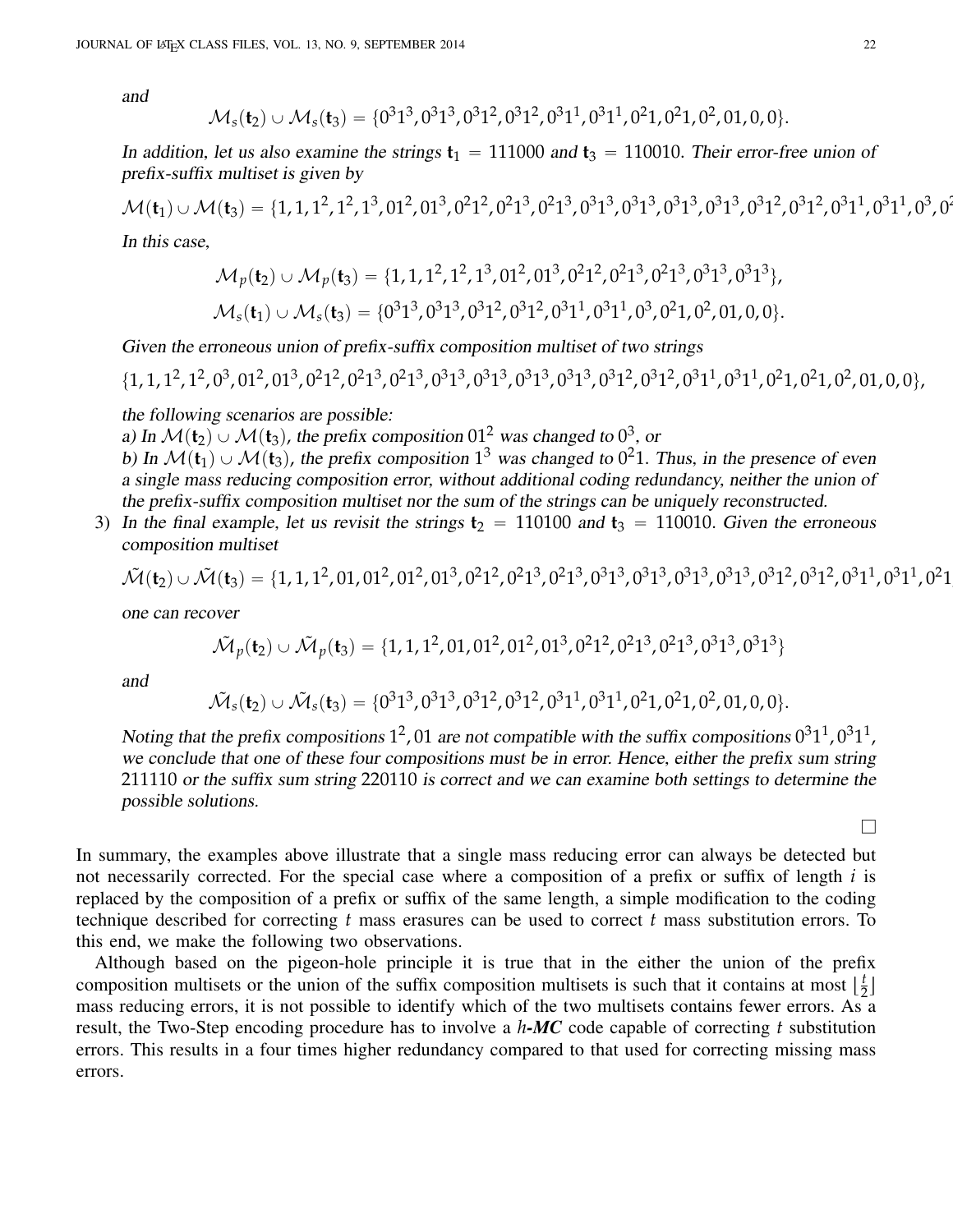# VI. OPEN PROBLEMS

Many combinatorial and coding-theoretic problems related to string reconstruction from prefix-suffix compositions remain open. A sampling is listed below.

- ' Our techniques for converting a binary string of length *n* into strings that are both Dyck and belong to a *B<sup>h</sup>* codebook have suboptimal redundancy. We seek methods that can reduce our overhead and at the same time, offer low encoding and decoding complexity.
- ' In practice, one often encounters nonbinary alphabets, as polymers can be synthesized to have highly different masses and chemical properties. The question remains to generalize our approach for nonbinary alphabets. Furthermore, it is of interest to investigate such coding techniques for strings that have some form of balanced symbol contents or masses confined to a certain interval.
- ' It remains an open question to characterize all the missing mass errors that can be corrected by simply utilizing the Dyck,  $B_h$  properties of strings and the presence of both prefix and suffix masses.
- ' At this point, we have no efficient means for correcting mass reducing (or, mass increasing) substitution errors in our mixtures. A solution to this problem can have interesting and important implications in the field of polymer-based data storage.

# ACKNOWLEDGMENT

The work was funded by the DARPA Molecular Informatics Program, the NSF portion of funding from the SemiSynBio program and the NSF grants CIF 2008125 and 1618366. Parts of the work were presented at the Information Theory Workshop at Riva la Guarda, Italy, 2020 (moved to 2021).

#### **REFERENCES**

- <span id="page-22-0"></span>[1] A. Al Ouahabi, J.-A. Amalian, L. Charles, and J.-F. Lutz, "Mass spectrometry sequencing of long digital polymers facilitated by programmed inter-byte fragmentation," *Nature communications*, vol. 8, no. 1, p. 967, 2017.
- [2] N. Goldman, P. Bertone, S. Chen, C. Dessimoz, E. M. LeProust, B. Sipos, and E. Birney, "Towards practical, high-capacity, lowmaintenance information storage in synthesized DNA," *Nature*, vol. 494, no. 7435, p. 77, 2013.
- [3] R. N. Grass, R. Heckel, M. Puddu, D. Paunescu, and W. J. Stark, "Robust chemical preservation of digital information on DNA in silica with error-correcting codes," *Angewandte Chemie International Edition*, vol. 54, no. 8, pp. 2552–2555, 2015.
- [4] S. H. T. Yazdi, R. Gabrys, and O. Milenkovic, "Portable and error-free DNA-based data storage," *Scientific reports*, vol. 7, no. 1, p. 5011, 2017.
- [5] S. H. T. Yazdi, Y. Yuan, J. Ma, H. Zhao, and O. Milenkovic, "A rewritable, random-access DNA-based storage system," *Scientific reports*, vol. 5, p. 14138, 2015.
- <span id="page-22-5"></span>[6] K. Launay, J.-A. Amalian, E. Laurent, L. Oswald, A. Al Ouahabi, A. Burel, F. Dufour, C. Carapito, J.-L. Clément, J.-F. Lutz et al., "Precise alkoxyamine-design enables automated tandem mass spectrometry sequencing of digital poly (phosphodiester) s," *Angewandte Chemie*.
- [7] S. K. Tabatabaei, B. Wang, N. B. M. Athreya, B. Enghiad, A. G. Hernandez, C. J. Fields, J.-P. Leburton, D. Soloveichik, H. Zhao, and O. Milenkovic, "Dna punch cards for storing data on native dna sequences via enzymatic nicking," *Nature communications*, vol. 11, no. 1, pp. 1–10, 2020.
- <span id="page-22-1"></span>[8] C. Pan, K. Tabatabaei, S. H. T. Yazdi, A. G. Hernandez, C. M. Schroeder, and O. Milenkovic, "Rewritable two-dimensional dna-based data storage with machine learning reconstruction," *bioRxiv*, 2021.
- <span id="page-22-2"></span>[9] H. M. Kiah, G. J. Puleo, and O. Milenkovic, "Codes for dna sequence profiles," *IEEE Transactions on Information Theory*, vol. 62, no. 6, pp. 3125–3146, 2016.
- [10] R. Gabrys, H. M. Kiah, and O. Milenkovic, "Asymmetric lee distance codes for dna-based storage," *IEEE Transactions on Information Theory*, vol. 63, no. 8, pp. 4982–4995, 2017.
- <span id="page-22-6"></span>[11] R. Gabrys, E. Yaakobi, and O. Milenkovic, "Codes in the damerau distance for deletion and adjacent transposition correction," *IEEE Transactions on Information Theory*, vol. 64, no. 4, pp. 2550–2570, 2017.
- [12] R. Gabrys and O. Milenkovic, "Unique reconstruction of coded strings from multiset substring spectra," *IEEE Transactions on Information Theory*, vol. 65, no. 12, pp. 7682–7696, 2019.
- [13] R. Gabrys, H. Dau, C. J. Colbourn, and O. Milenkovic, "Set-codes with small intersections and small discrepancies," *SIAM Journal on Discrete Mathematics*, vol. 34, no. 2, pp. 1148–1171, 2020.
- [14] A. Agarwal, O. Milenkovic, S. Pattabiraman, and J. Ribeiro, "Group testing with runlength constraints for topological molecular storage," in *2020 IEEE International Symposium on Information Theory (ISIT)*. IEEE, 2020, pp. 132–137.
- <span id="page-22-3"></span>[15] M. Cheraghchi, R. Gabrys, O. Milenkovic, and J. Ribeiro, "Coded trace reconstruction," *IEEE Transactions on Information Theory*, vol. 66, no. 10, pp. 6084–6103, 2020.
- <span id="page-22-4"></span>[16] S. Jain, F. F. Hassanzadeh, M. Schwartz, and J. Bruck, "Duplication-correcting codes for data storage in the dna of living organisms," *IEEE Transactions on Information Theory*, vol. 63, no. 8, pp. 4996–5010, 2017.